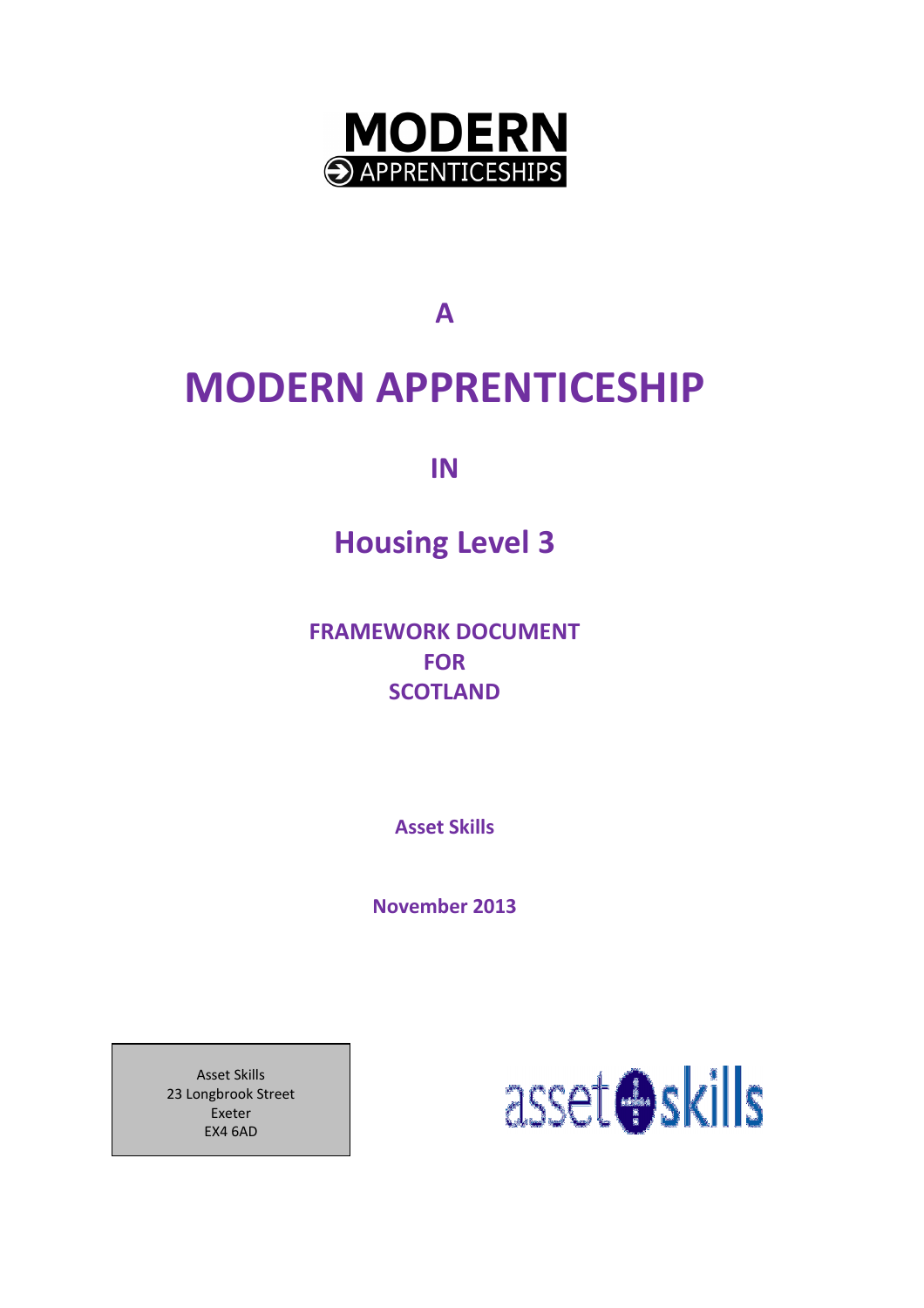# **Contents**

| Modern Apprenticeships in Scotland             | 3              |
|------------------------------------------------|----------------|
| Modern Apprenticeship in Housing Level 3       | 4              |
| <b>Summary of Framework</b>                    | $\overline{7}$ |
| The Framework                                  | 8              |
| Registration and certification                 | $\overline{9}$ |
| <b>Recruitment and selection</b>               | 10             |
| <b>Equal opportunities</b>                     | $10\,$         |
| Health and safety                              | 10             |
| Contracts                                      | 11             |
| <b>Employment status of Modern Apprentices</b> | 11             |
| Terms and conditions of employment             | 11             |
| Training and development                       | 12             |
| Consultation                                   | 14             |
| <b>Career progression</b>                      | 15             |

# Appendices

| Appendix 1 | Stakeholder Responsibilities                | 16  |
|------------|---------------------------------------------|-----|
| Appendix 2 | Modern Apprenticeship Centres (MACs)        | 19  |
| Appendix 3 | <b>Training Agreement and Training Plan</b> | 20. |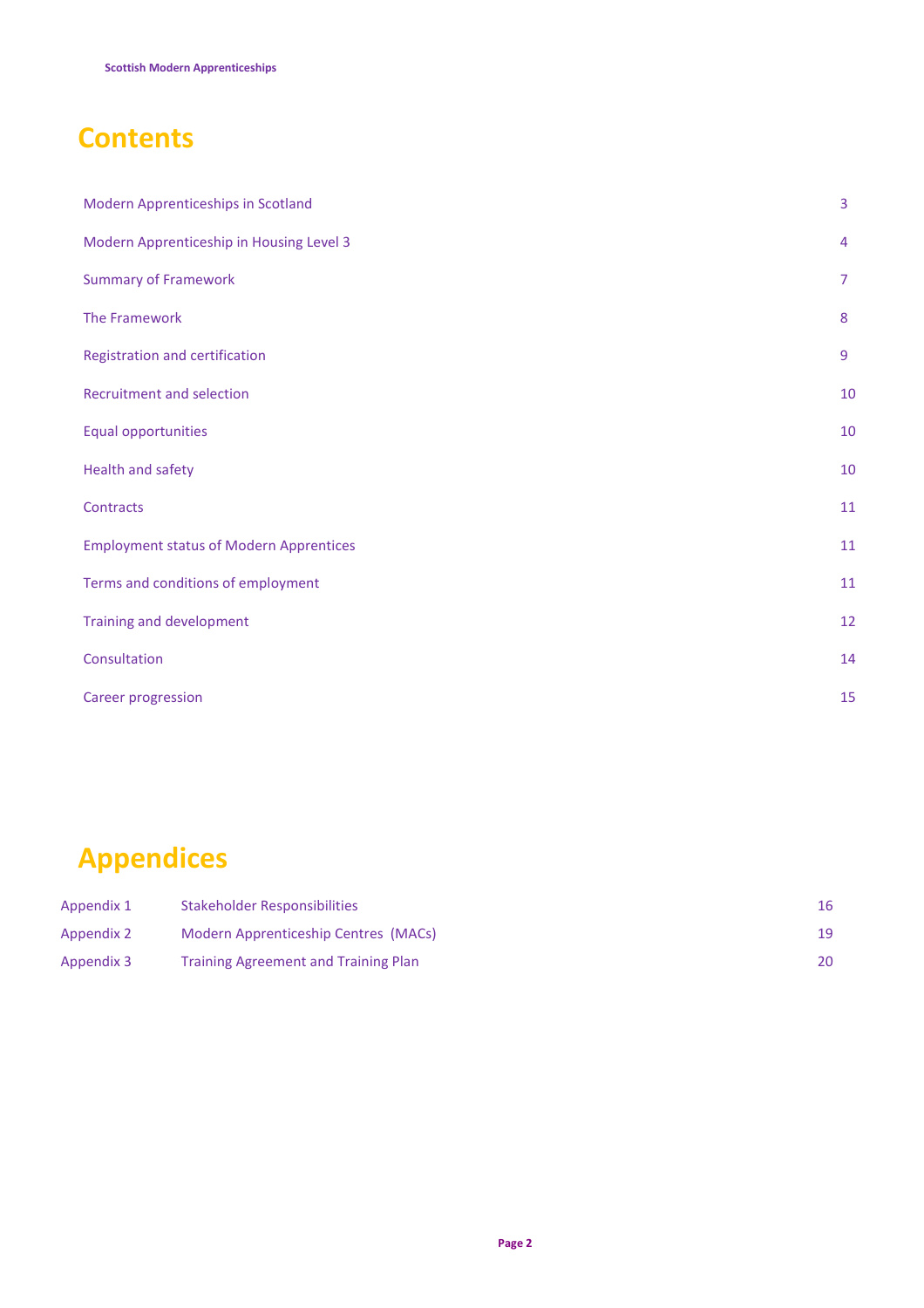# Modern Apprenticeships in Scotland

### What are Modern Apprenticeships?

Modern Apprenticeships offer those aged over 16 paid employment combined with the opportunity to train for jobs at craft, technician and management level.

### Who develops them?

Modern Apprenticeships are developed by Sector Skills Councils (SSCs). SSCs consult with employers and key partners in their sector to produce a training programme, which meets the needs of employers.

### Who are they for?

Modern Apprenticeships are available to employees aged 16 or over. Employees need to demonstrate to their employer that they have the potential to complete the programme.

### What's in a Modern Apprenticeship?

In Scotland, there are more than 70 different Modern Apprenticeship Frameworks and they are all designed to deliver a training package around a minimum standard of competence defined by employers through SSCs. They all contain the same 3 basic criteria:

- A relevant SVQ (or alternative competency based qualifications)
- Core Skills
- Industry specific training

Details of the content of this specific Modern Apprenticeship are given in the next section.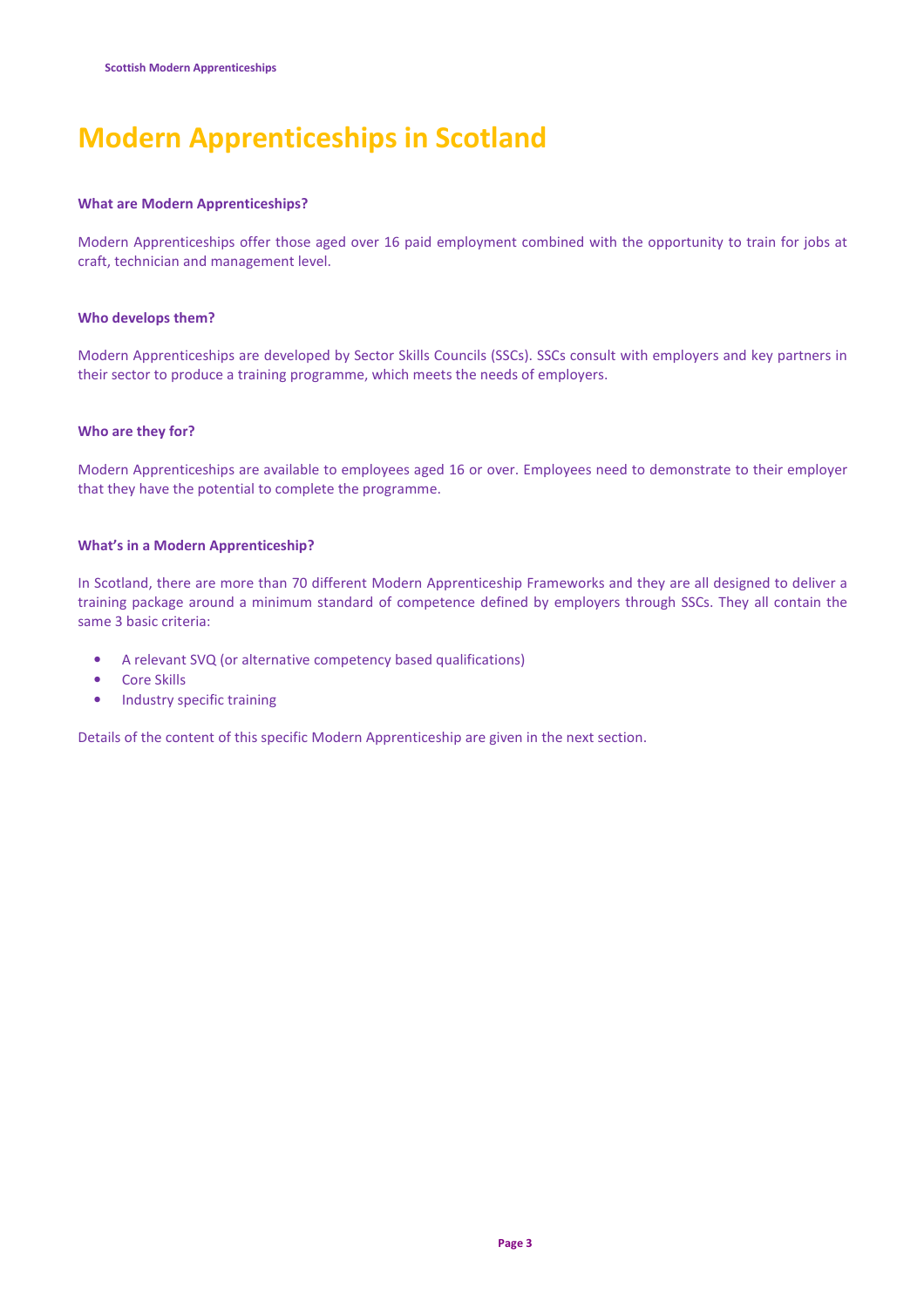## Modern Apprenticeship in Housing Level 3

### Background to the sector

600,000 homes in Scotland, one in four of all homes, are owned and managed by a social housing landlord, either a local authority or a housing association. The housing landlord is responsible for letting the property, maintaining the property and collecting the rent. However, the functions and responsibilities of a social housing landlord extend far beyond these basic functions.

By its very nature, the customers of social housing often have additional circumstances that mean they place additional requirements on the service provider. Primarily, customers of social housing landlords are often on a lower income than other groups that would rent off a private landlord or buy their home. This means that they may require additional advice on benefits entitlement for example. Their rent payment record may be unavoidably inconsistent and therefore require additional resource in terms of ensuring the income stream to the organisation. There may be a whole host of further reasons why an individual or family is less able to access housing in the 'open market' and is engaging with a social landlord, disability, for example. All of these additional challenges mean that the staff of social housing organisations, housing associations and local authority housing departments, require additional and very specific skills.

Social housing providers play a significant and diverse role in the economic and social health of Scotland. They significantly underpin the performance of the economy through the provision and efficient management of housing that is affordable to the whole of the Scottish population and is provided in locations where there is a demand based on employment and other factors. Without the provision and management of 600,000 homes by Scotland's social housing landlords, the economy and society would not be able to function.

All 32 Scottish local authorities have statutory housing functions and staff to fulfil those responsibilities. Most local authorities still own and manage substantial stocks of houses and flats. The other social housing landlords are housing associations, not-for-profit social enterprises. There are approximately 165 housing associations in Scotland, that includes one of the biggest housing employers in Britain, the Wheatley Group including Glasgow Housing Association, but many of these housing associations are relatively small organisations, known as community-based associations. These organisations usually originated in the communities in which they work, having been established by groups of volunteers for the purposes of providing affordable housing in their communities. Despite very changed circumstances in 2013, these organisations largely continue to deliver the functions for which they were first established.

In 2010, it was estimated that the Scottish housing workforce numbered 16,000. It is unlikely that this number has changed markedly since then as the social housing sector tends to be relatively immune to recession. If anything, demand for its services would be seen to increase during times of economic hardship, though of course funding may not.

### Key Drivers, Industry Trends and Skills gaps

Social housing organisations are very largely excellent employers with a strong commitment to the development of their staff. Even in recent years, when economic circumstances have been exceptionally tough, housing employers have by and large maintained a commitment to developing their staff.

In the latest LMI research into the housing sector published by Asset Skills (State of the Nation Report: Scotland, Asset Skills, 2013), employers were asked what current challenges they faced. Challenges quoted included: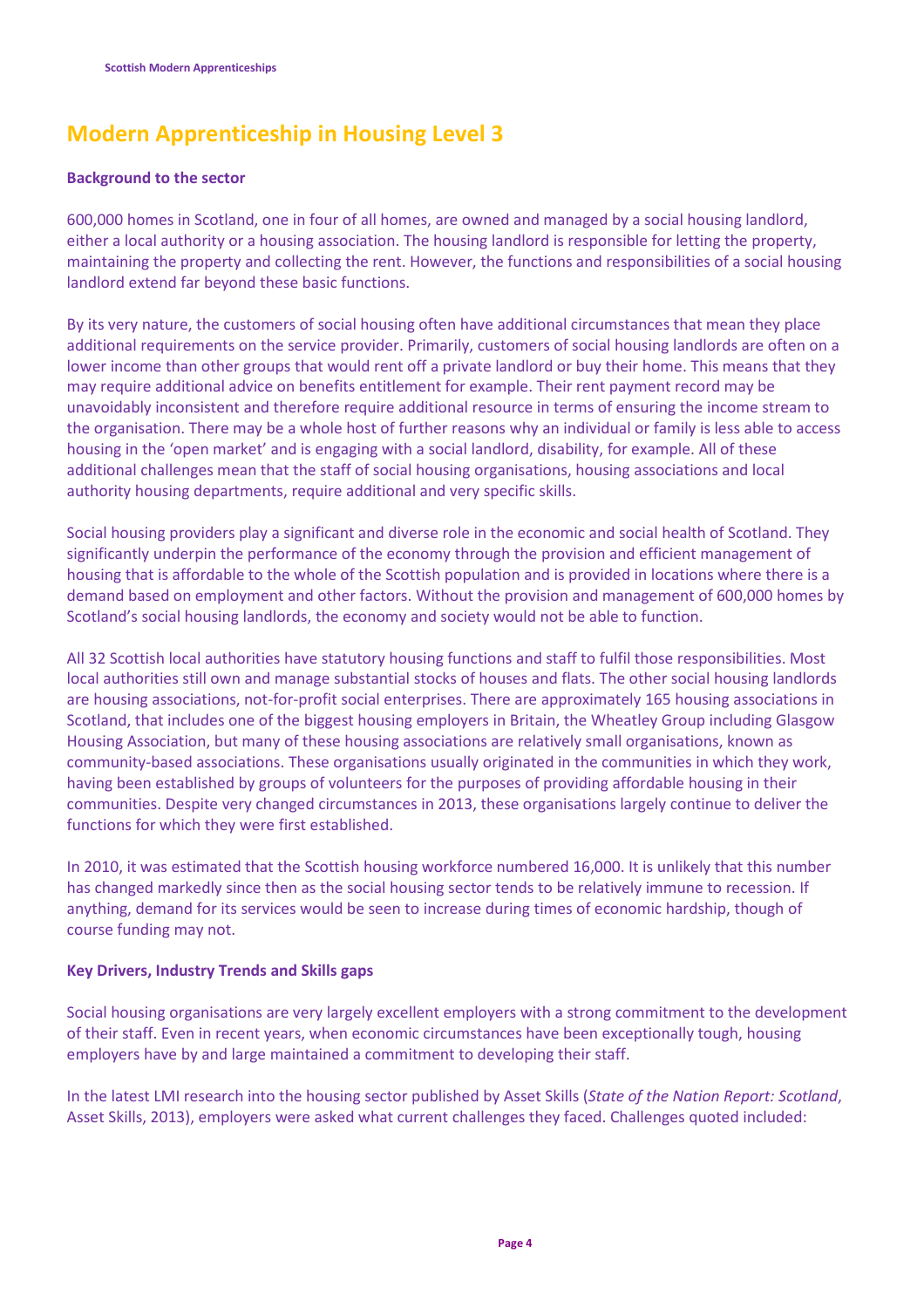- $\triangleright$  welfare reform coping with a potentially reduced income as rent arrears accrue, being called upon to provide additional advice for their customers who find themselves on reduced incomes, taking strategic decisions about their service provision in the light of changes to welfare provision;
- $\triangleright$  staffing housing in Scotland has an ageing workforce, as the chart, overleaf, demonstrates. Only 8% of staff working in housing are aged 20 – 29, compared to 16% and 20% respectively in England and Wales, whilst 35% are over the age of 50. With many housing employers having undertaken cost-cutting redundancy and/or vacant post-freezing approaches to staffing, this has exacerbated the challenge of the age profile of the workforce. There has also developed an issue of replacing the substantial knowledge and experience lost as longstanding staff members accept,



Fig. 1 Proportional distribution of housing and property employees by age group (Housing and Property Intelligence Update, Asset Skills, 2011)

redundancy packages. There is an increasingly pressing need to recruit 'new blood' into the industry and to ensure that new recruits have the right attitudes and the aptitude to learn a diverse mix of skills;

- $\triangleright$  regulation in April 2013, the Scottish Housing Regulator published a Scottish Social Housing Charter, setting out the standards and results that are expected of social landlords. The sector is still coming to terms with how to fully respond to and achieve the maximum benefit from the relatively new scheme of regulation, and
- $\triangleright$  the green agenda there is a huge pressure, often self-imposed, to ensure that new properties are as energy efficient as possible and that existing properties are managed in as energy efficient manner as possible. Partly this stems from housing employers desire to play their part in being responsible guardians of natural resources; partly it stems from a desire to reduce fuel poverty as much as possible amongst their communities and therefore to maximise income.

All the above represent clear challenges for housing organisations seeking to maximise their productivity and all of them have skills implications for their staff.

### Demand for a level 3 Modern Apprenticeship in Housing

Following the successful launch of the Level 2 Modern Apprenticeship in Housing in the autumn of 2012, an extensive programme of consultation was entered into with housing employers throughout Scotland regarding the future development of a Level 3 Apprenticeship in Housing. Following widespread support, the current proposal, the development of which has been funded by UKCES, is being brought forward.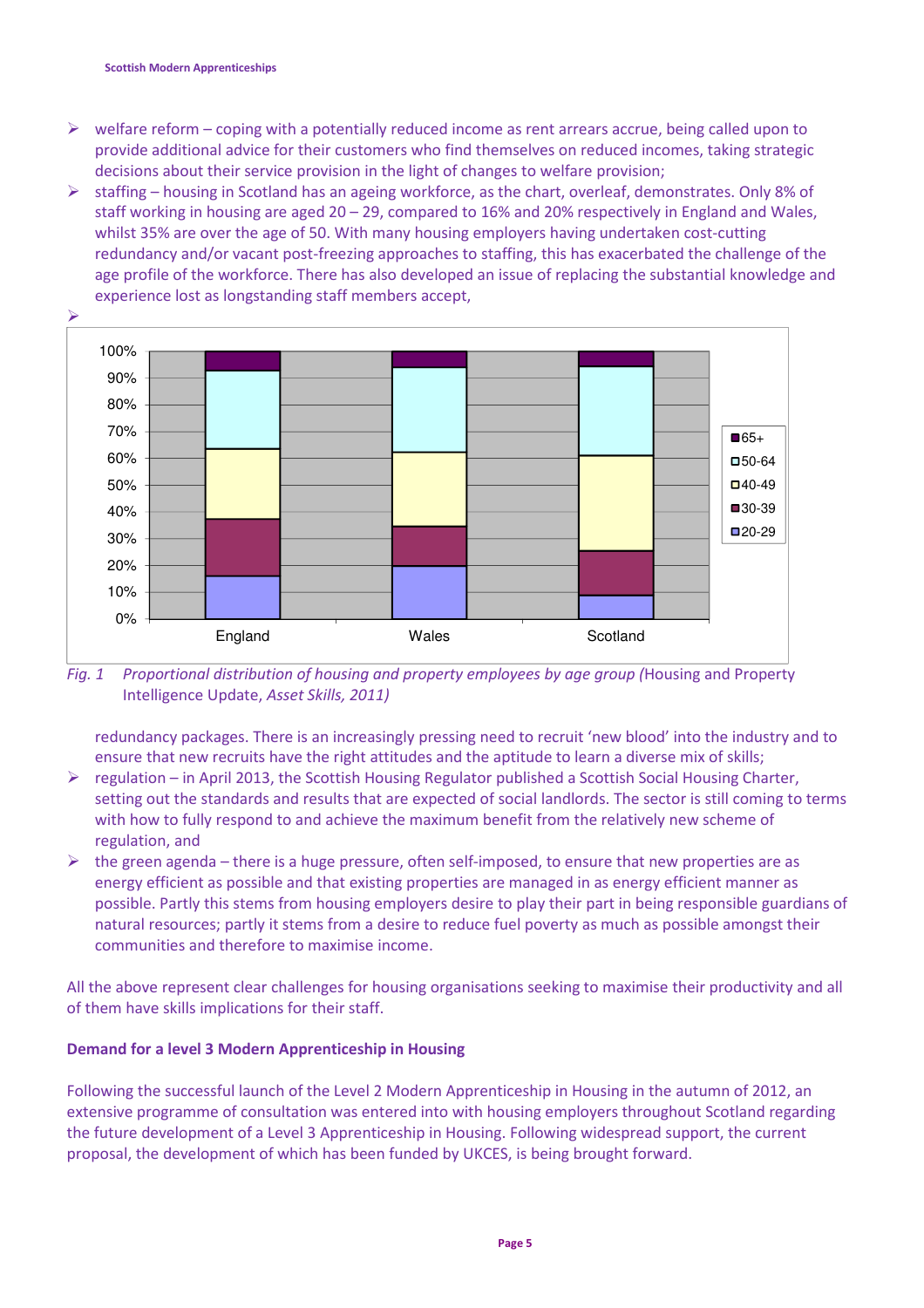Employers support the development of a Level 3 Modern Apprenticeship for two reasons:

- $\triangleright$  for those who have completed the Level 2 Apprenticeship, it creates a clear progression route. Some employers are already looking at creative ways in which they can combine Level 2 and 3 frameworks into an introductory programme of development for a new young recruit that will set them in excellent stead for a career in housing; but perhaps more importantly,
- $\triangleright$  satisfy employers' desires to be able to support more young people into work within the housing industry by providing flexibility in their recruitment of staff from a more diverse range of backgrounds onto Apprenticeship programmes.
- $\triangleright$  would attract into the housing industry a greater range of young people with a more diverse range of education and work backgrounds at a time when employers are keen to develop succession strategies to offset the ticking timebomb that an ageing workforce represents.

The Level 2 framework is an excellent introduction to the housing sector for a young, or not so young, person who may have no work experience and few qualifications. The Level 3 Apprenticeship, based on the SVQ3, is a different undertaking, requiring a much broader spectrum of learning across a range of functional areas.

This qualification therefore would in general terms be more suited to a slightly older learner, one who has more world experience, perhaps through some work history, paid or voluntary, or through the life experience of having engaged in a broader range of situations and met a broader range of individuals from different communities and different backgrounds. This framework would offer the housing employer the opportunity to recruit Apprentices from amongst a population of young people who typically might have stayed on at school and achieved some Highers, and are now contemplating their options for further study or entering the world of work, or for a young person who has recently completed a course of study at college level, and again is now considering options for further study or work. Having Apprenticeships available at Levels 2 and 3 therefore gives housing employers flexibility to recruit from a greater pool of young people and be able to offer industry-specific programmes of vocational learning that will support their future career development in housing.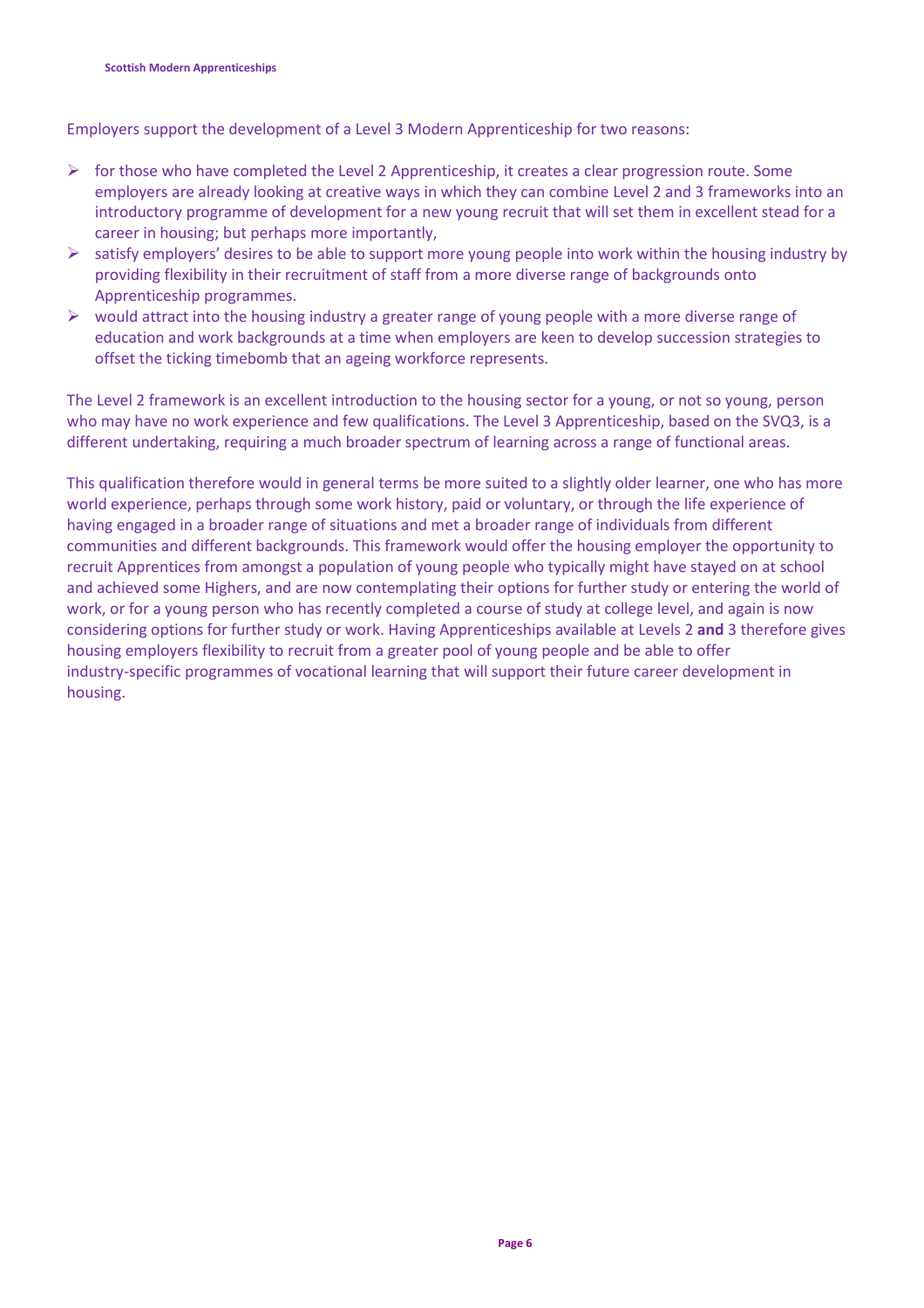# Summary of Framework

Diagram showing the contents of the Modern Apprenticeship in Housing

### Mandatory outcomes

SVQ or alternative competency based qualification - The following must be achieved:

SVQ Level 3 in Housing G9FJ 23 (SQA) SCQF Level 7 41 – 50 Credits

| <b>Core Skills</b>                       |                     |
|------------------------------------------|---------------------|
| Communication                            | <b>SCQF level 5</b> |
| <b>Working With Others</b>               | <b>SCQF level 5</b> |
| <b>Problem Solving</b>                   | <b>SCQF level 5</b> |
| Information and Communication Technology | <b>SCQF level 5</b> |
| <b>Numeracy</b>                          | <b>SCQF level 5</b> |

### Optional Outcomes

Asset Skills strongly encourages employers to add a further qualification to the framework to meet the business needs of the organisation and development needs of the apprentice.

Employers' attention is particularly drawn to the following qualifications:

Chartered Institute of Housing: Level 3 Award/Certificate/Diploma in Housing Practice Level 3 Certificate in Housing Maintenance Level 3 Certificate in Housing Services Level 3 Certificate in Resident and Service User Involvement

#### Shelter Scotland: Professional Development Award in Housing Law, Information and Advice at SCQF Level 6 or 7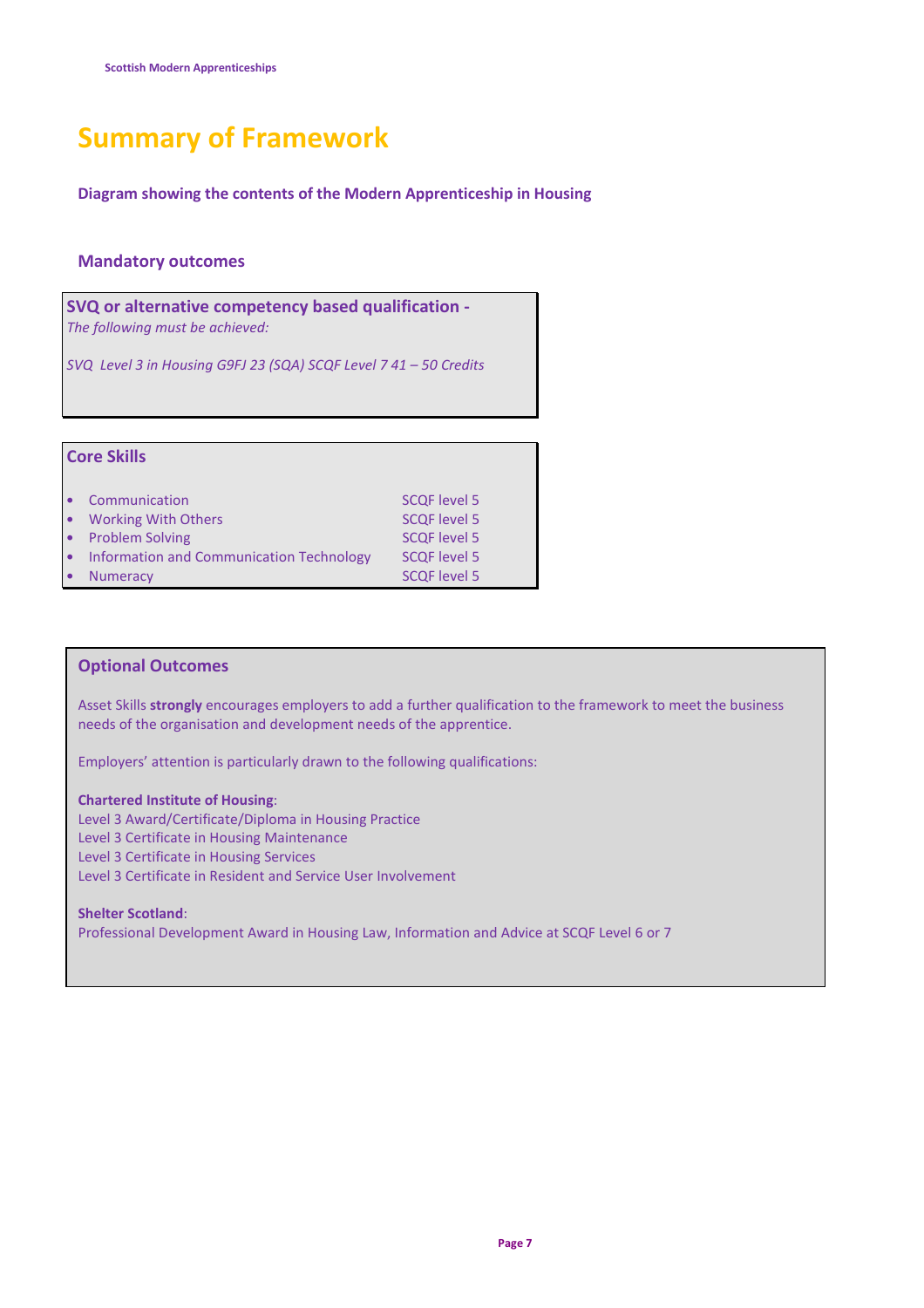# The Framework

The mandatory and optional content of the Modern Apprenticeship in Facilities Services is as follows:

## Mandatory Outcomes

Each apprentice is required to achieve the following Qualification:

### Level 3 SVQ in Housing G9FJ 23 SCQF Level 7.

Scottish Vocational Qualifications (SVQs) are work-based qualifications, which are based on National Occupational Standards of competence drawn up by representatives from each industry sector. SVQs are made up of units – normally between six and ten – which break a job down into separate functions reflecting the different kinds of activities of a job. SVQs are available at five levels – although most are at level 2 and level 3. When someone has achieved an SVQ, there is a guarantee that they have the skills and knowledge needed to do their job. All Scottish Modern Apprenticeships must contain a relevant SVQ (or NVQ) or equivalent qualification.

### Core Skills

Each apprentice is required to achieve the following core skills:

- Communication SCQF Level 5 6 SCQF credit points F427 04
- Working with others SCQF Level 5 6 SCQF credit points F42P 04
- Problem Solving SCQF Level 5 6 SCQF credit points F42K 04
- Information Technology SCQF Level 5 6 SCQF credit points F42F 04
- Numeracy SCQF Level 5 6 SCQF credit points F42B 04

The Core Skills of Communication, Working with Others and Problem Solving are embedded within the mandatory units. The other Core Skills need to be separately certificated, although some of the Information Technology tasks are partially covered in the mandatory units, and tasks of both outstanding Core Skills will be able to be evidenced from optional units. Please refer to the Core Skills mapping document for further information. The Core Skills mapping document shows where the skills are embedded and where there is partial coverage. It is also anticipated that many candidates at this level will have achieved the required level of Core Skills through prior learning.

Core Skills are skills and abilities which everyone needs in their work. This is true for every job in every workplace. Core Skills also feature in National Qualifications such as Standard Grades and Highers and from 2000, Scottish candidates have been issued with a Core Skills profile on their Scottish Qualifications Certificate. Candidates who have already been certificated as achieving Core Skills at the levels given above – either in the workplace or at school or college - do not need to repeat these Core Skills as part of the Modern Apprenticeship Framework.

### **Enhancements**

N/A

I

## Optional Outcomes

### Chartered Institute of Housing:

Level 3 Award/Certificate/Diploma in Housing Practice Level 3 Certificate in Housing Maintenance Level 3 Certificate in Housing Services Level 3 Certificate in Resident and Service User Involvement

### Shelter Scotland:

Professional Development Award in Housing Law, Information and Advice at SCQF Level 6 or 7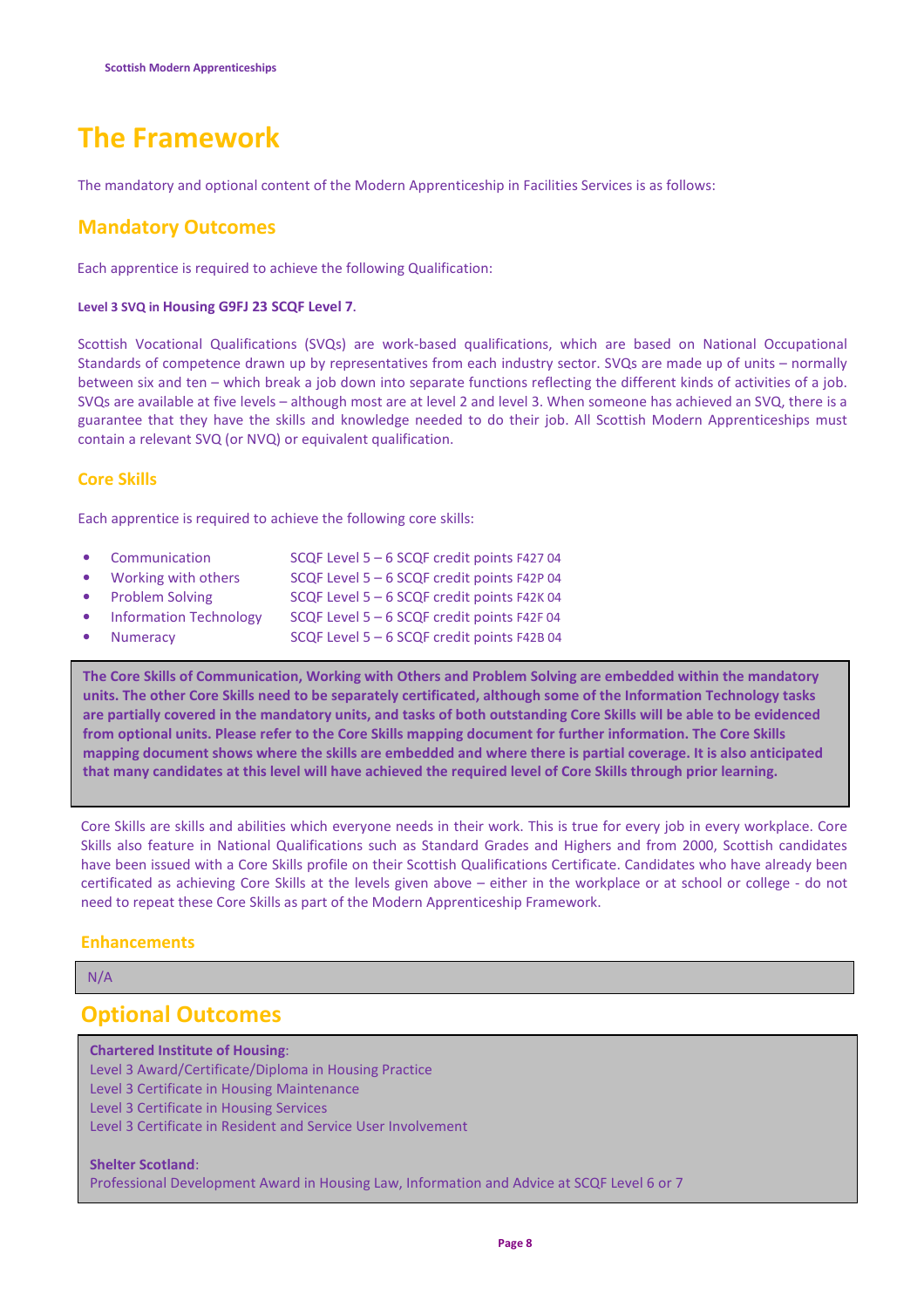## Registration and certification

This Scottish Modern Apprenticeship is managed by Asset Skills. The SSC is the first point of contact in Scotland for any enquiries in relation to the Framework. Contact details:

> Gail Fleming Telephone number: 0845 678 2 888

E-mail: Scotland@assetskills.org or gfleming@assetskills.org

The SSC will register all Scottish Modern Apprentices undertaking this Framework. All Modern Apprentices must be registered with the SSC within 4 weeks of starting their apprenticeship. Registration can be made by completing the Sample Training Plan and Sample Training Agreement in Appendix 3 and sending these to the above address or completing the online registration system (MA Online, www.maonline.org.uk). In the case of MAs which receive funding it is acceptable for the Skills Development Scotland Training Plan to be used on the condition that it includes all relevant information as set out in the MA Training Plan.

The SSC will issue a Modern Apprenticeship Certificate of Completion to those Modern Apprentices who have completed the mandatory outcomes of the Framework. Before a certificate is issued, training providers must submit evidence to the SSC that the mandatory outcomes have been achieved. This will normally be in the form of photocopies of certificates from awarding bodies.

Requests for registration and certification should be made to the SSC at the address above.

### SSC Service level

The SSC undertakes to confirm the registration of candidates in writing within 4 weeks of receipt of the relevant Training Plan and Training Agreement. Each candidate will be issued with a unique registration number.

The SSC also undertakes to issue Certificates of Completion within 4 weeks of receipt of the appropriate evidence that a candidate has completed the outcomes as stated in the Training Plan.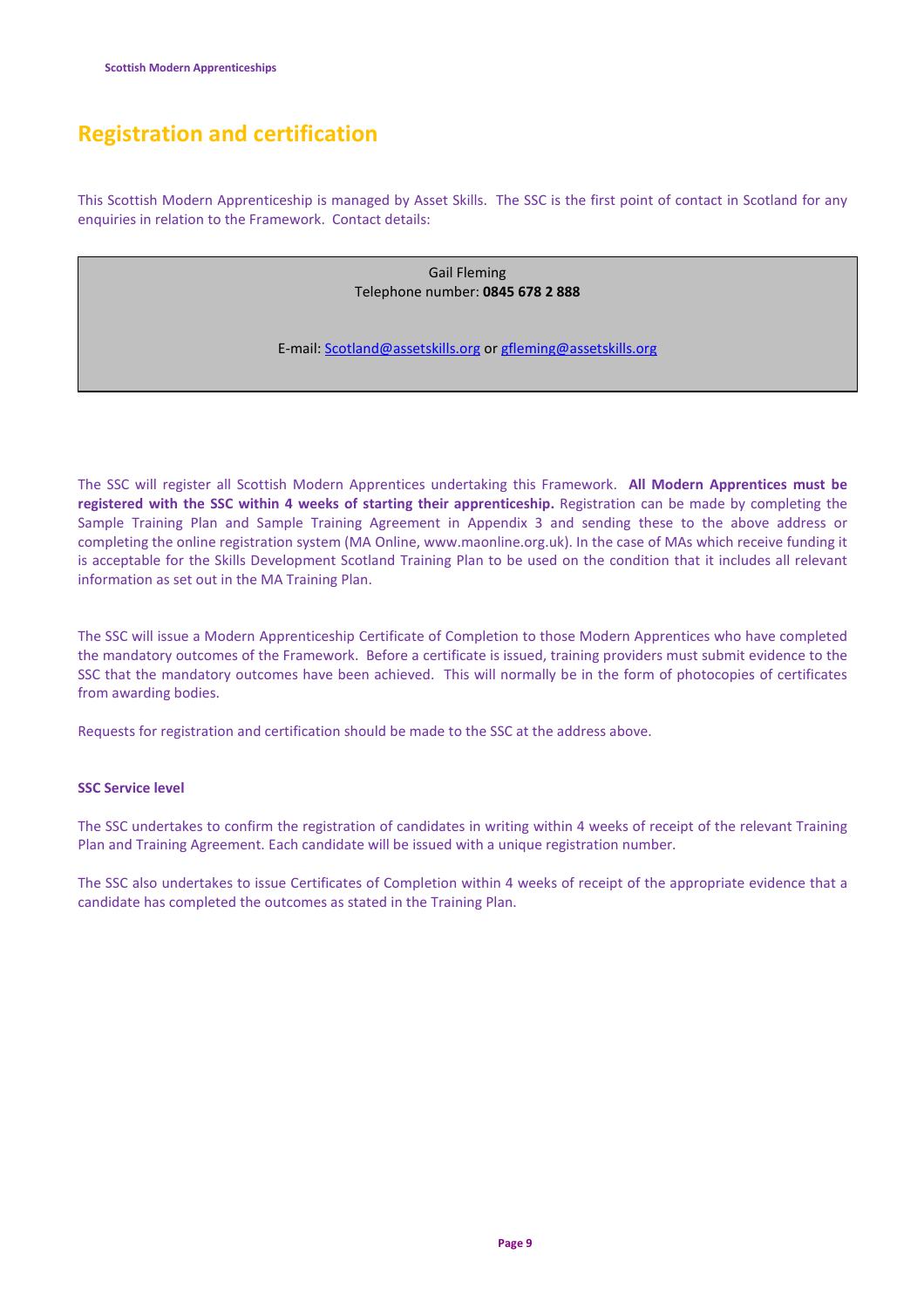## Recruitment and selection

The recruitment and selection of Modern Apprentices is primarily the responsibility of the employer. However, the following guidance is given:

- Employees may enter a Modern Apprenticeship from the age of 16. There is no upper age limit.
- The Modern Apprenticeship is designed to attract high quality people to the industry. Achievement of academic qualifications is one way of assessing the suitability of applicants. However it should be stressed that no persons should be deterred from applying for a Modern Apprenticeship because of a lack of formal educational qualifications. As well as traditional qualifications such as Standard Grades and Highers, employers should also be aware of newer vocational qualifications or vocational activity undertaken without an academic institutions, such as volunteering activity.
- The following factors may also influence the selection process:
	- performance during a formal interview process
	- **references**
	- relevant work experience
	- trial observation period.
- Employers should be aware of the nature, relevance and quality of foreign qualifications and make appropriate allowances concerning entry requirements.
- In order to promote and maintain the high status of the Modern Apprenticeship within the industry all literature distributed for recruitment purposes should emphasise the high standards of achievement expected of the candidate.
- Employers may wish to contact the SSC for advice and guidance on recruitment and selection.

Employers are looking to attract applicants from a wide range of backgrounds and experience, some of whom may have had experience, paid or unpaid, within the sector. Applicants will be expected to have basic literacy and numeracy skills on which this apprenticeship will build, be willing to work as part of a team, recognise and appreciate diversity and to communicate with a wide range of customers.

## Equal opportunities

Modern Apprenticeships should ensure that there is equality of opportunity for all and any barriers (real or perceived) are addressed to support anyone seeking to enter employment to undertake the Modern Apprenticeship.

All MAs supported by Skills Development Scotland must conform to any contractual requirements on equal opportunities. All employers of Modern Apprentices should have an Equal Opportunities policy statement.

## Health and Safety

All aspects of health and safety at work must be recognised within the delivery of this Modern Apprenticeship Framework and all statutory requirements be adhered to.

It is a key aspect of the induction period of the Modern Apprenticeship that apprentices are fully informed both of the regulations and that they and their employers are bound by these regulations. Modern Apprentices should be made aware of their rights and duties with regard to health and safety.

All Modern Apprentices supported by Skills Development Scotland will be required to satisfy the adequacy of SDS's Health and Safety policy and systems.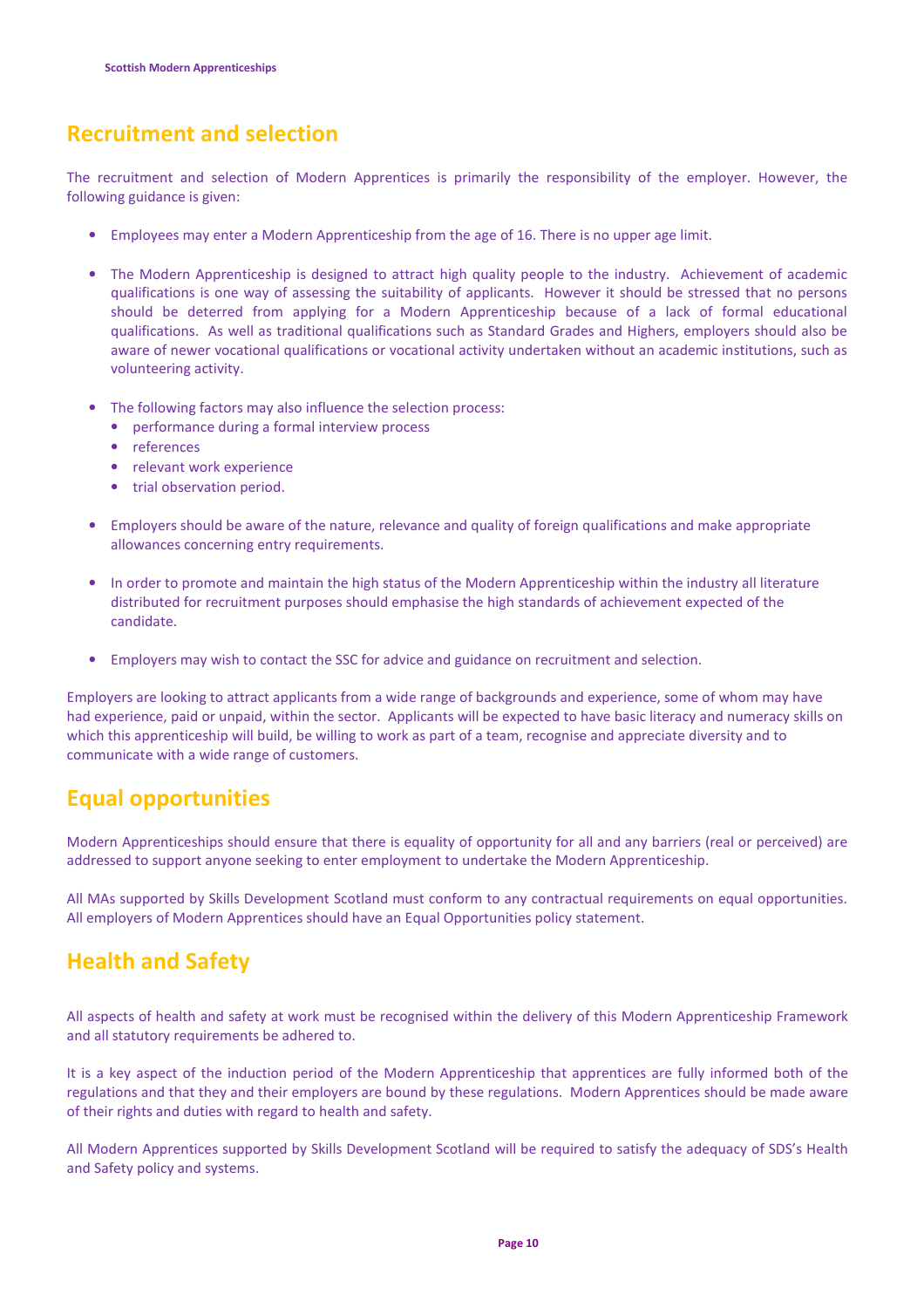## **Contracts**

The following three contracts are essential to the successful outcome of the Modern Apprenticeship programme:

- 1 Contract of employment signed by the employer and the Modern Apprentice.
- 2 SSC Training Agreement this agreement outlines the basis of the modern apprenticeship, refers to the contract of employment and includes Health and Safety responsibilities.
- 3 SSC Training Plan this plan outlines the selected outcomes and the expected duration of the apprenticeship. In cases where funding is offered by a SDS area office, the SDS Training Plan will be sufficient on condition that it contains all relevant information as set out in the MA Training Plan at Appendix 2. Training Plans may be modified to reflect changing circumstances, however it is essential that the SSC is notified of any changes.

## Employment status of Modern Apprentices

It is important that the sector offers genuine employment and career prospects to those people it wishes to attract through Modern Apprenticeships. Accordingly, all apprentices must be employed.

## Terms and conditions of employment

In order to compete with other sectors offering Modern Apprenticeships, attractive packages will need to be developed by employers in the sector. The terms and conditions of employment for individual Modern Apprentices will be agreed between the employer and the apprentice and should form the contract of employment.

## Training and development

### **Delivery**

Training delivery can take many forms under the Modern Apprenticeship system. Some organisations may become approved S/NVQ Assessment Centres; others may join a consortium or use peripatetic assessors. Some large employers will be able to complete all the training and development in-house, but most employers will find that some of the training and development will have to take place away from the normal workplace. In particular the underpinning knowledge requirements are often more suited to delivery by outside training providers which might include:

- private training organisations
- colleges / universities
- other employers

Such knowledge could be delivered through training courses or through open/distance learning packages.

The option of sharing training and assessment resources amongst a cluster of housing associations and local authorities will be particularly appealing to those housing associations which do not have the resources to provide all of the training and development. Assessment can be provided by these bodies, but the assessors and the training centre must be approved by the awarding bodies for the S/NVQ and Core Skills where appropriate. Asset Skills would act as a broker via the Virtual Academy matching companies with training providers, dealing with delivery issues and matching assessors to providers.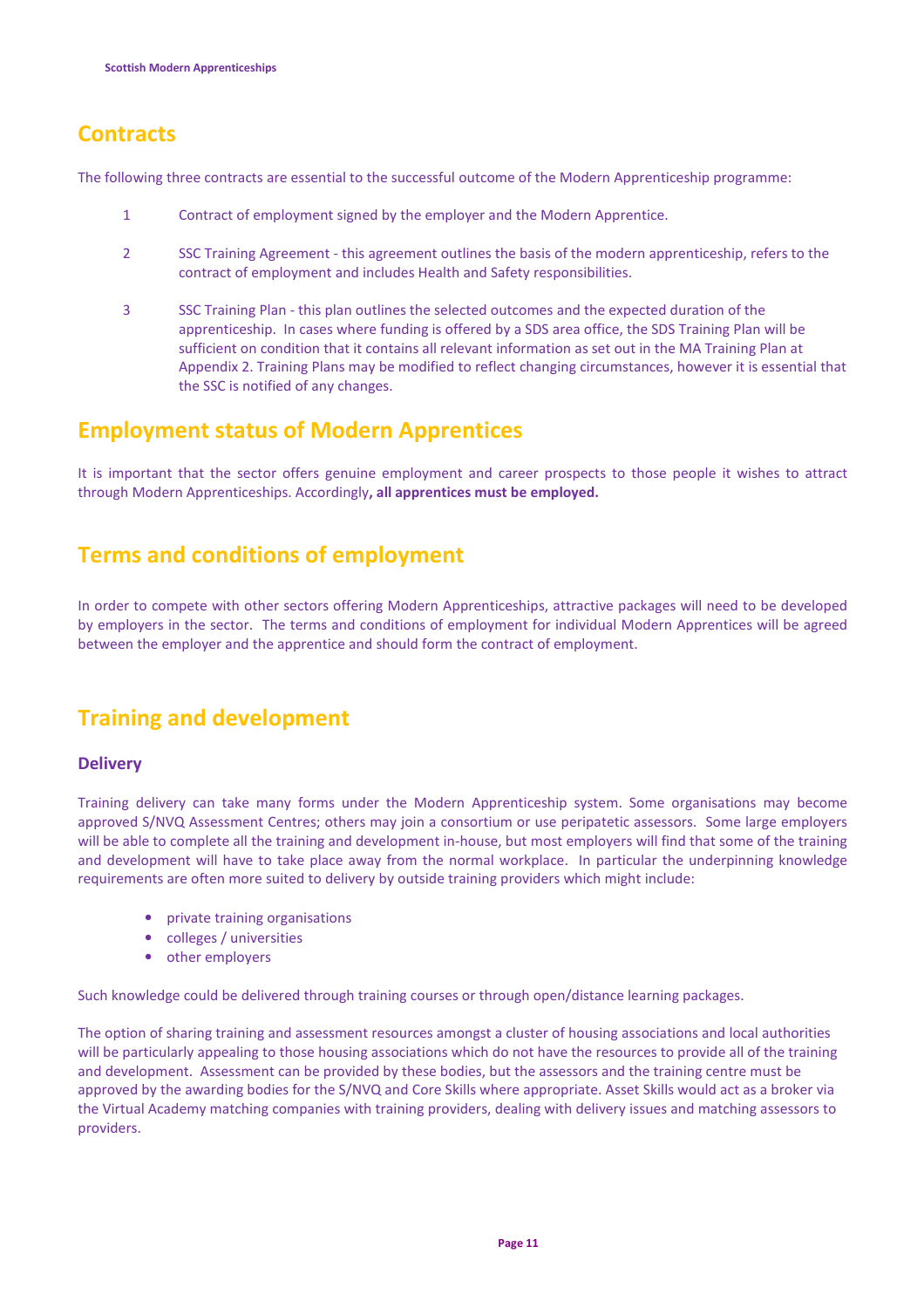As this is a new framework, there are no providers at the moment. However, Asset Skills has been liaising with potential providers and the following have expressed interest in delivering:

- Ayrshire College;
- City of Glasgow College;
- > Dundee College;
- $\triangleright$  Fife College;
- > Motherwell College.
- $\triangleright$  SHARE;
- West Lothian College and
- Wheatley Group.

### The SSC training plan

The plan is required to identify:

- 1 The selected Framework outcomes, specifying whether or not separate certification of the Core Skills is being sought.
- 2 A summary of the Modern Apprentices accredited prior learning
- 3 A timetable for achievement of the selected Framework outcomes, linked to regular progress reviews.

The Training Plan should take into account any relevant previous training and development, education or work experience. Not all Modern Apprentices need have different plans, but many will vary. Moreover as reviews take place and circumstances change so the plan itself can be modified.

However any changes must:

- be subject to the quality provisions of Skills Development Scotland (if the MA is being financially supported)
- comply with the stipulations of this Framework
- meet the needs of the employer and apprentice.

A sample Training Plan is provided at Appendix 3 of this document, however, for those Modern Apprentices funded by SDS area office it is sufficient to submit the Skills Development Scotland Training Plan on condition that it covers the same information required in the MA Training Plan.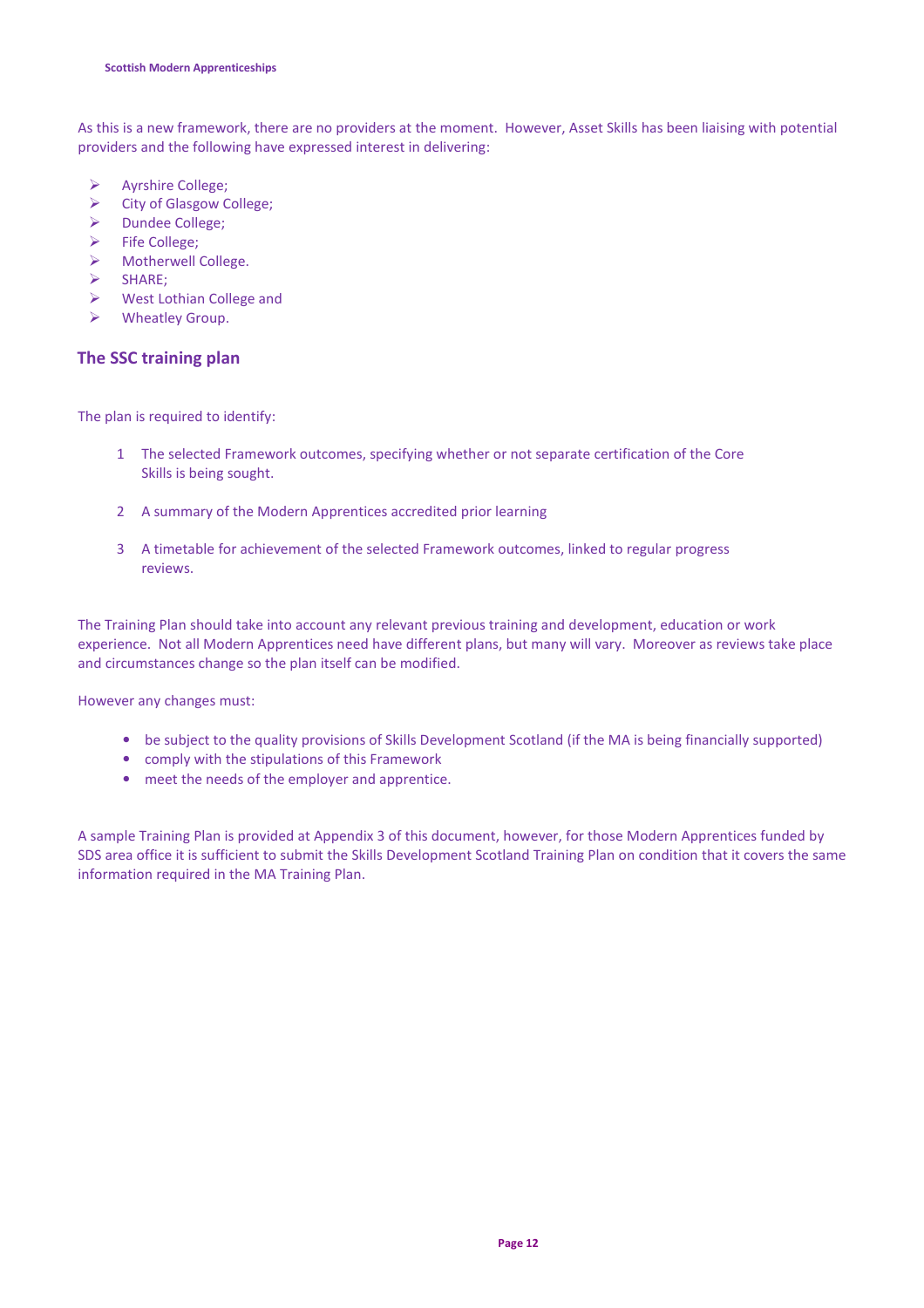## Consultation Process

Asset Skills has consulted extensively with the housing sector in preparing this proposal.

Specific endorsements have been received from the following employer organisations.

| <b>Name of organisation</b>                | Size of<br>organisation per<br>number of<br>employees (FTE) | <b>Geographical Location</b>           | <b>Type of consultation</b>                                                                           |
|--------------------------------------------|-------------------------------------------------------------|----------------------------------------|-------------------------------------------------------------------------------------------------------|
| <b>Barrhead Housing</b><br>Association     | 20                                                          | Barrhead, Neilston and<br>Thornliebank | Email/letter                                                                                          |
| <b>Berwickshire Housing</b><br>Association | 44                                                          | <b>Berwickshire</b>                    | Email/letter and attendance at<br>professional body meeting                                           |
| <b>Castlehill Housing</b><br>Association   | 92                                                          | <b>North East Scotland</b>             | Attendance at professional body<br>meeting                                                            |
| <b>Dundee City Council</b>                 | 417                                                         | <b>Dundee</b>                          | Email/letter and attendance at<br>consultation meeting                                                |
| <b>East Dunbartonshire Council</b>         | 65                                                          | <b>East Dunbartonshire</b>             | Email/letter                                                                                          |
| <b>East Lothian Council</b>                | 57                                                          | <b>East Lothian</b>                    | Email/letter                                                                                          |
| <b>Eildon Housing Association</b>          | 137                                                         | <b>Borders</b>                         | Attendance at professional body<br>meeting                                                            |
| <b>Falkirk Council</b>                     | 239                                                         | <b>Falkirk</b>                         | Email/letter                                                                                          |
| <b>Link Group</b>                          | 188                                                         | Mainly central belt                    | Attendance at professional body<br>meeting                                                            |
| <b>Lochaber Housing</b><br>Association     | 27                                                          | Lochaber                               | Email/letter                                                                                          |
| North Lanarkshire Council                  | 700                                                         | North Lanarkshire                      | Email/letter, attendance at<br>consultation meeting and at<br>professional body meeting               |
| South Lanarkshire Council                  | 1,990                                                       | South Lanarkshire                      | Email/letter                                                                                          |
| <b>West Lothian Council</b>                | 112                                                         | <b>West Lothian</b>                    | Email/letter, attendance at<br>consultation meeting and at<br>professional body meeting               |
| <b>Wheatley Group</b>                      | 1,678                                                       | <b>Glasgow and West Lothian</b>        | Email/letter, attendance at<br>consultation meeting and<br>attendance at professional body<br>meeting |

The above table indicates that consultation has been undertaken with a wide range of housing employer organisations, including many of Scotland's largest housing employers as well as some of the sector's smaller contributors. Responses have come from both local authorities and housing associations. There is an excellent geographical spread of responses, from Berwickshire in the Borders to Lochaber in the Highlands and Castlehill HA in the North East, as well as a strong showing from employers based in the central belt.

The employer consultation meeting was held on Friday August 16 2013

The Apprenticeship proposal has also been actively supported by a number of key stakeholders. The professional body, the Chartered Institute of Housing Scotland, has expressed its specific support for the proposal in the form of a letter from its Director. CIH Scotland also offered an opportunity for Asset Skills to consult with members of its Learning and Skills Forum by attending one of their meetings, on 19 September, and facilitating an agenda item at the meeting.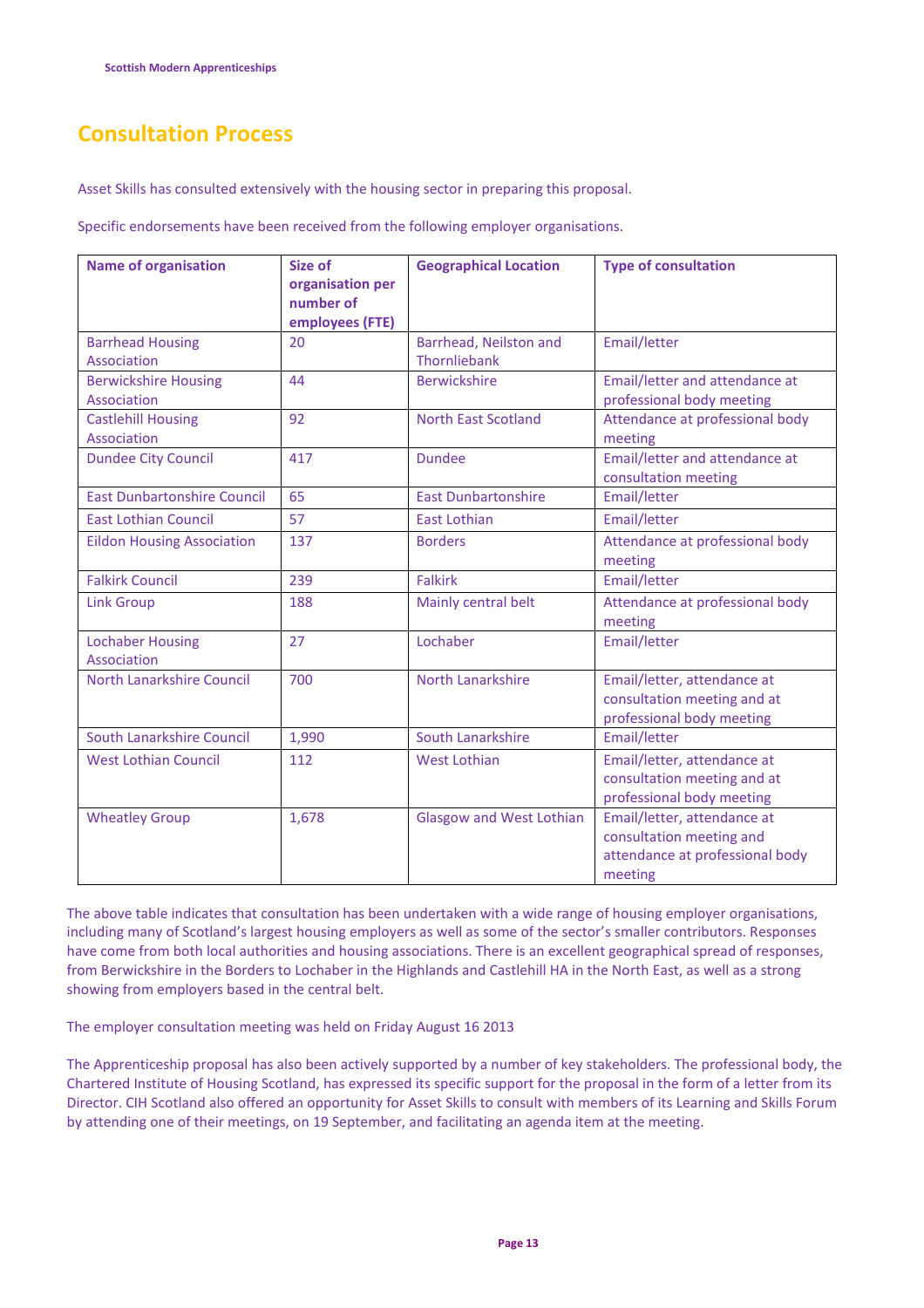The Association of Local Authority Chief Housing Officers is a membership organisation representing all 32 local authorities in Scotland. Not only did ALACHO communicate with its members over the Apprenticeship proposal, but its staff member attended the employer consultation meeting.

The Scottish Qualifications Authority also attended the employer consultation meeting.

Consultation has also been undertaken with relevant unions. Indications of support have been received from UNISON and Unite the Union.

## Career progression

The Level 3 Modern Apprenticeship would provide an excellent next step for the candidate who had passed the SVQ2 in Housing and/or the CIH Level 2 Certificate in Housing Practice or Maintenance either as part of a Level 2 Modern Apprenticeship or independently, but this would not be an entrance requirement of the proposed Apprenticeship and it is anticipated that the Level 3 Apprenticeship could be undertaken by a candidate without any direct professional experience but who had some secondary or further education academic achievement or was particularly bright.

The Level 3 Modern Apprenticeship in Housing would also provide an excellent progression route for candidates who had previously undertaken a more generic Level 2 Modern Apprenticeship, but had identified that they now wished to focus more on an industry-specific route for their continuing career development. Many housing organisations offer Level 2 Apprenticeships in Customer Service and Business and Administration, for example, so this route could have particular application within the housing sector.

A candidate studying for and completing a Level 3 Modern Apprenticeship in Housing would be appropriately qualified for a broad range of core job roles across the sector, working as a generic housing officer or housing support officer, or working in areas of service support, such as homelessness prevention or quality assurance roles. Should the Apprentice have the opportunity to study one of the recommended optional Shelter qualifications, the Professional Development Awards in Housing Law, Information and Advice at SCQF Levels 6 and 7, this would clearly place the candidate in a strong position to immediately pursue opportunities in the relevant professional fields of homelessness, welfare rights and advice and similar roles. Similarly, the recommended optional additional CIH qualifications would equip the Apprentice for exceptional career opportunities within the given specific field.

The traditional route for a non-graduate pursuing a housing career is to undertake the SVQ4 in Housing or the Chartered Institute of Housing Level 4 Diploma in Housing Practice. Achievement of these qualifications then leads directly to graduate level study at a number of higher learning centres in Scotland.

Undertaking Level 4 professional study, either the SVQ or CIH route, would clearly be an obvious next step for the candidate completing the Level 3 Modern Apprenticeship. Should the individual undertaking the Level 3 Apprenticeship also have the opportunity to undertake one of the recommended additional CIH qualifications, for example, the Certificate in Resident and Service User Involvement, this would clearly enhance the opportunities for the candidate to progress to the Level 4 CIH qualification. It is likely that a candidate having successfully completed the Level 3 MA, and having some professional experience, and evidence of other achievement, would be accepted directly into graduate level study certainly by one or more of the higher level housing learning providers in Scotland, but this would be dependent on application interview performance and a number of other acceptance criteria.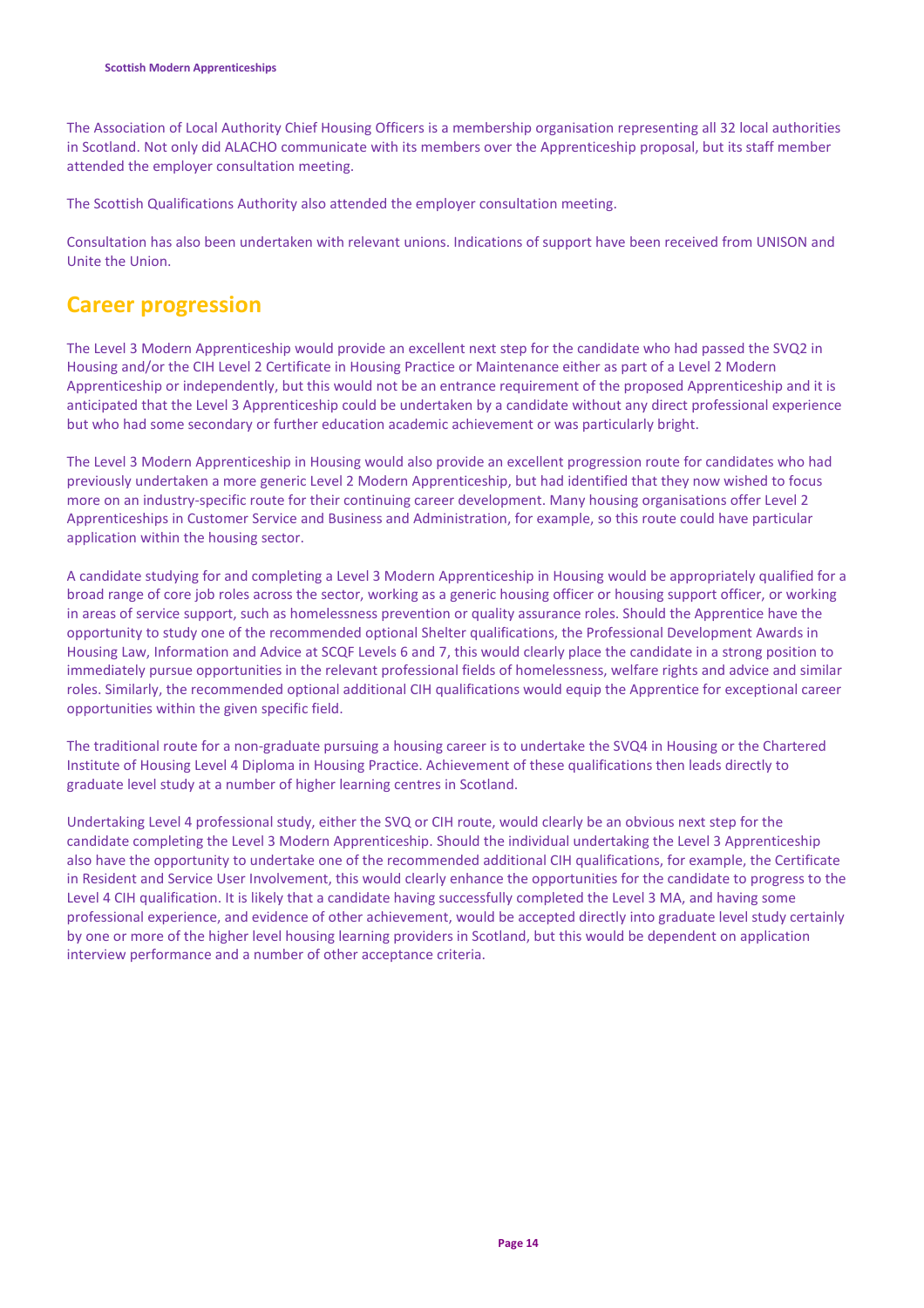# Appendices

## APPENDIX 1

### Stakeholder Responsibilities

Many organisations and individuals share the responsibility for ensuring that the Modern Apprenticeship programme is implemented to the highest possible standard. They include:

- Awarding Bodies
- Employers
- Modern Apprentices
- Modern Apprenticeship Group (MAG)
- Sector Skills Councils (SSCs)
- Skills Development Scotland
- Training Providers

### Role of the Sector Skills Councils

SSCs are responsible for developing Modern Apprenticeship Frameworks and are required to work with employers in their sectors to ensure that all Frameworks meet the needs of employers in their sectors.

For details on your sector's SSC visit www.sscalliance..org.uk

### Role of Skills Development Scotland

MA frameworks are used by employers as part of their workforce development to train new employees and up-skill existing members of staff. They can be (and often are) used regardless of whether financial support is available from the delivery body who currently provides a 'contribution' towards the cost of delivery. However, only approved MA Frameworks will be eligible for funding support from Skills Development Scotland who should be contacted to establish the availability and level of support for each MA Framework.

### Further information is available from www.modernapprenticeships.com

Skills Development Scotland, under the Careers Scotland brand, provides advice and guidance to individuals on the range of Modern Apprenticeships and training providers available. Individuals are signposted to opportunity providers who offer training in the vocational areas of interest.

Responsibilities include:

- Supporting the Modern Apprentice with ongoing Career Planning advice
- Signposting candidates to suitable vacancies
- Promoting the Modern Apprenticeship route on Career Scotland branded website
- Facilitating recruitment events that bring together jobseekers and opportunity providers

### Role of the Awarding Bodies

A significant proportion of the Modern Apprenticeship is based on the assessment of the apprentice against S/NVQs or S/NVQ units. These qualifications are accredited by the SQA Accreditation and the Office of the Qualifications and Examinations Regulator (Ofqual) and are offered by Awarding Bodies.

It is the responsibility of the Awarding Bodies to ensure that centres are approved, that assessors and verifiers are suitably qualified, trained and monitored, and that all of the assessment criteria of the S/NVQs and S/NVQ units are fully met.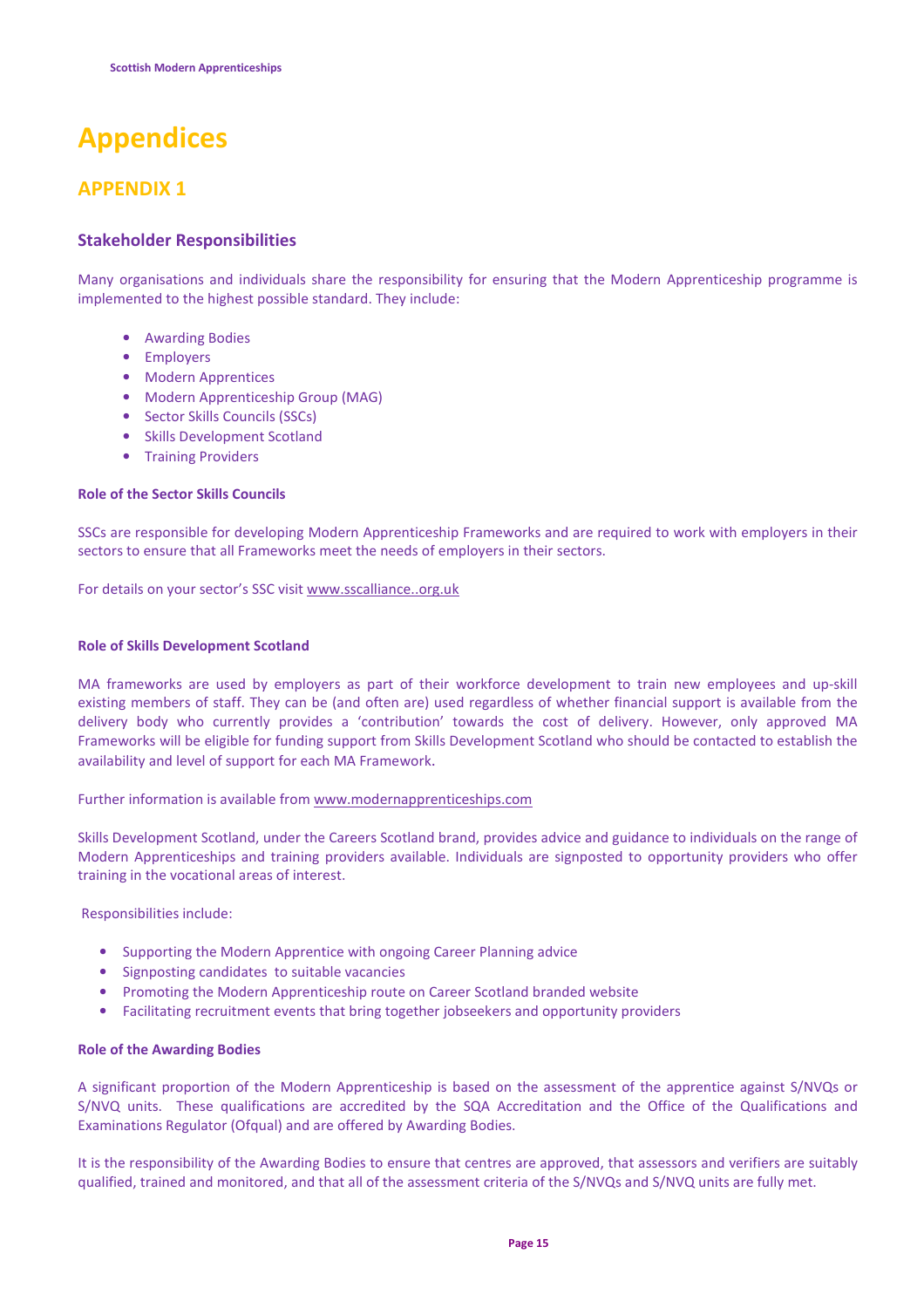### Role of the Training Provider

The role of the training provider is important to the success of the Modern Apprenticeship. A training provider can be a further education college, a private or voluntary training company or in some cases the employer themselves or employer partnerships.

### Training Providers are responsible for:

- Confirming an appropriate MA programme for candidates
- Agreeing the training needs of the candidates
- Agreeing roles and responsibilities for on the job training
- Agreeing where off the job training will be required and defining roles and responsibilities for this with relevant parties
- Ensuring trainee/candidate has access to the best quality training opportunities available
- Ensuring that the Modern Apprentices and employers fully understand the principles and processes of competence-based assessment
- Registering of MA candidates with the relevant SSC (and Skills Development Scotland if appropriate).
- Compiling and agreeing assessment schedules/assessment plans
- Judging performance evidence
- Completing assessment records
- Reviewing candidates progress at regular intervals
- Submitting records and evidence for moderation
- Advising the Modern Apprentice who to approach for support, advice, encouragement and in case of complaint

### Role of Modern Apprenticeship Group (MAG)

MAG is an independent group drawn from key stakeholders involved in the management and delivery of the Modern Apprenticeship programme in Scotland.

### MAG is responsible for:

- Approval and re-approval of MA Frameworks
- De-approval of MA Frameworks
- Overseeing the generic marketing thrust of the MA programme in Scotland
- Encouraging best practice across MA Frameworks and sectors

### Role of the Employer

Employers' responsibilities include:

- Paying all Modern Apprentices in accordance with company policy and in line with current legislation
- Agreeing roles and responsibilities for on the job training
- Agreeing where off the job training will be required and define roles and responsibilities for this with relevant parties
- Highlighting opportunities for the Modern Apprentice to demonstrate competence
- Meeting with Trainers, Assessors, Verifiers and the Modern Apprentices to review progress
- Witnessing candidate performance and verifying evidence
- Releasing Modern Apprentices for college/off-the-job training in line with training plan
- Ensuring the experience, facilities and training necessary to achieve the outcomes of the training plan.
- Supporting and encouraging Modern Apprentices and rewarding achievement
- Taking responsibility for the Health & Safety of Modern Apprentices.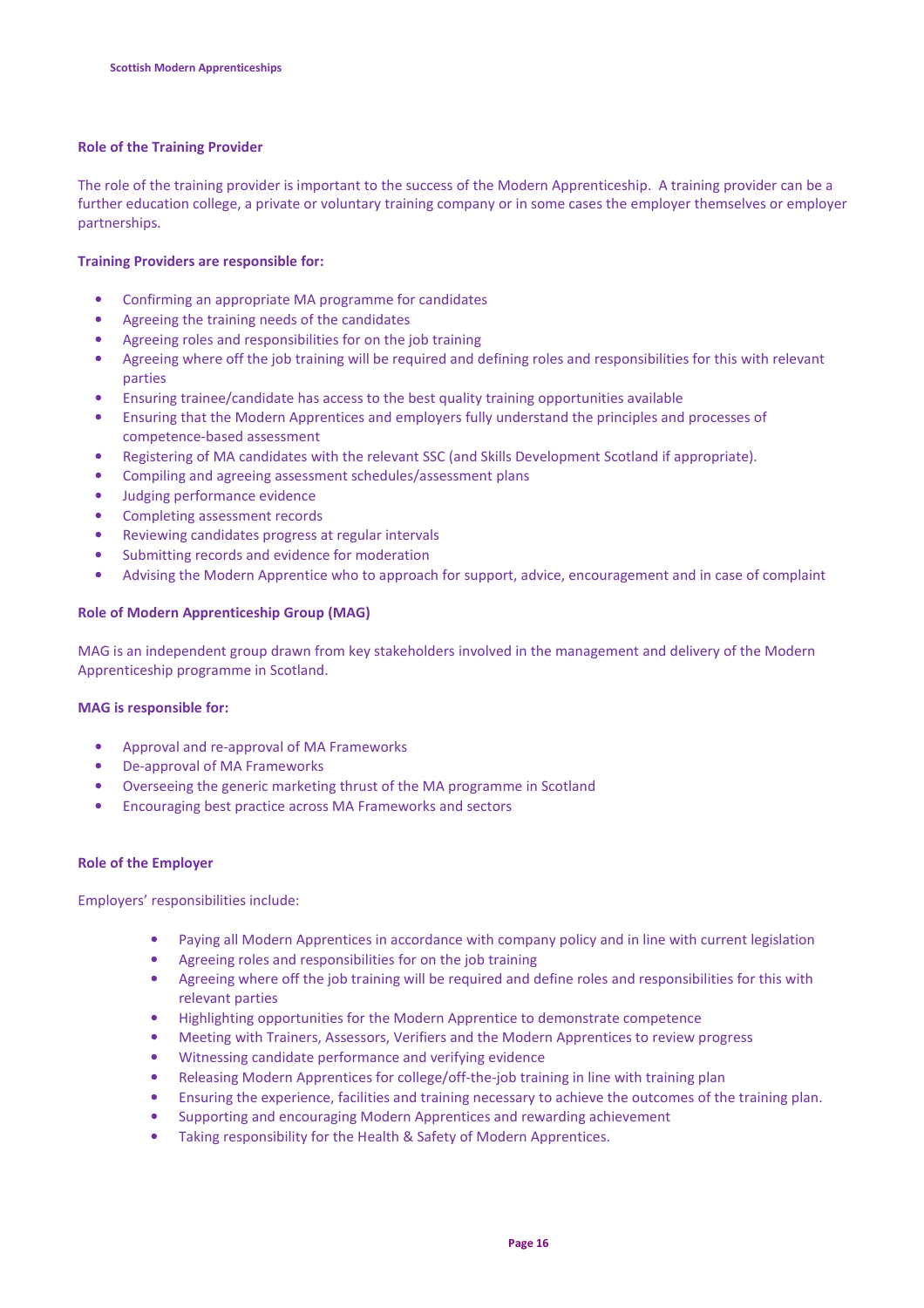### Role of the Modern Apprentice

Modern Apprentices have the same responsibilities to their employer as any other employee. In addition they have a range of commitments to their training programme.

### Modern Apprentices' responsibilities include:

- Observing the company's terms and conditions of employment
- Agreeing a training/development plan with all parties involved
- Undertaking development in line with agreed training plan
- Attending meetings with trainers, assessors and verifiers as required
- Attending college/off-the-job training where required
- Providing evidence of competence
- Developing a collection of evidence (portfolio) and retain ownership of this throughout
- Behaving in a professional manner throughout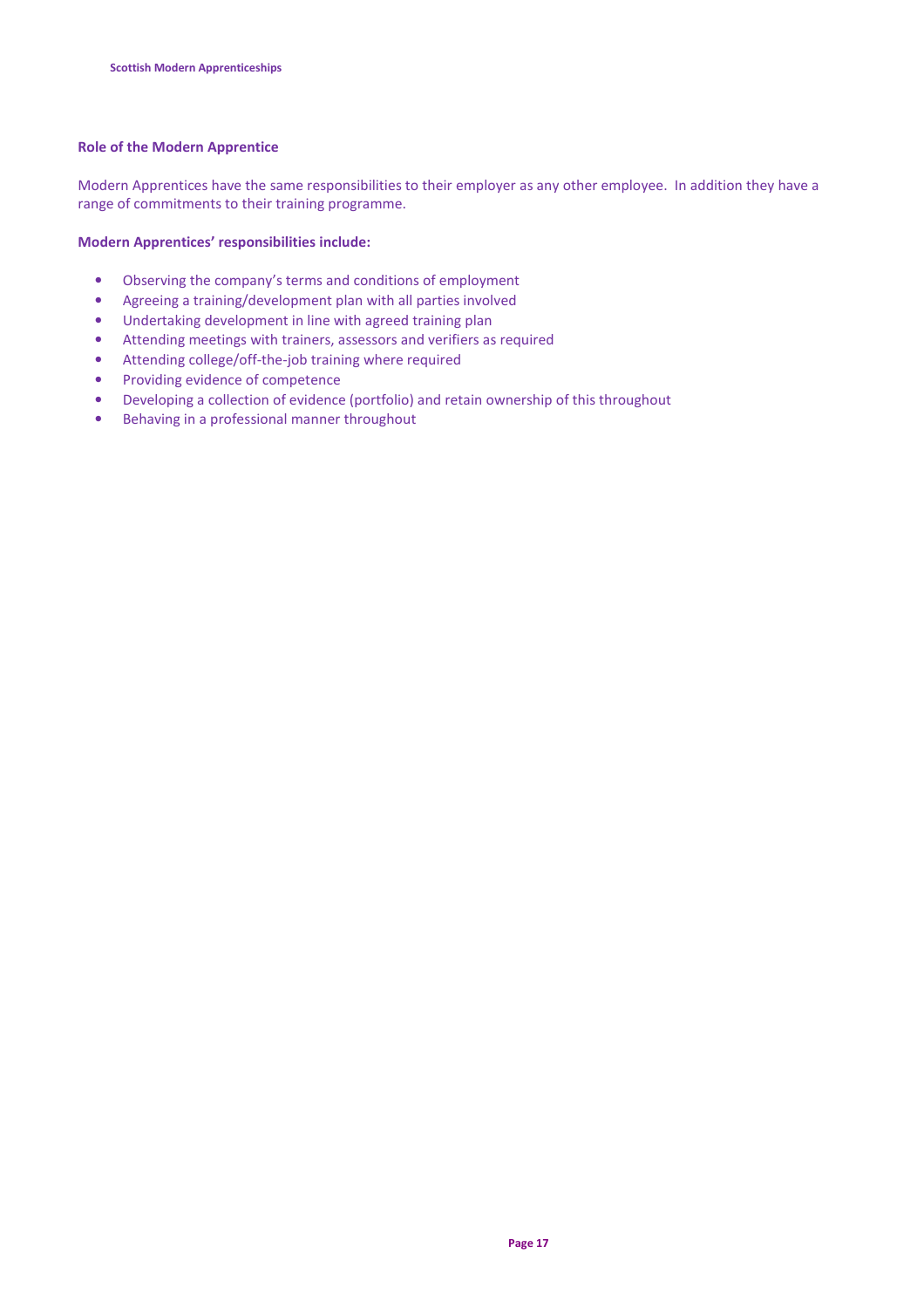## APPENDIX 2

### Modern Apprenticeship Centres (MACs)

Modern Apprentices may only be registered through organisations approved by the SSC to deliver this Framework. Such approved organisations are called Modern Apprenticeship Centres (MACs)

The MAC may be the employer of the apprentice or a separate organisation such as a training provider, further education college, a private or voluntary training company or in some cases the employer themselves or employer partnerships.

In order to be approved, organisations must make a formal application to the SSC, seeking approval and establishing that the centre satisfies the following criteria:

### Either

1 be approved by an appropriate Awarding Body as a centre for the assessment of the relevant S/NVQ(s) (and Core Skills if these are being separately certificated)

#### or

2 be capable of demonstrating a contractual relationship with another approved centre for the assessment of those units for which the MAC does not have approval from an appropriate Awarding Body.

### In addition

The SSC will maintain a database of MACs for the delivery of the Framework within Scotland, which will be available to employers and others.

Organisations wishing to become MACs who have yet to obtain the necessary Awarding Body approval for assessment should first contact the Awarding Body direct.

Organisations wishing to be accredited with SQMS (or other appropriate quality system) should contact Skills Development Scotland.

In addition to the assessment of the Modern Apprentice against the relevant standards set by the selected Framework outcomes, the MAC has responsibility for:

- Entering into a formal training agreement with the employer and Modern Apprentice
- Registering Modern Apprentices as candidates for the relevant S/NVQ(s) and other selected units with the appropriate Awarding Body
- Registering Modern Apprentices with the SSC
- Applying for the final `Certificate of Completion' on behalf of Modern Apprentices
- Informing the SSC of any material alterations to Modern Apprentices' training plans or desired changes to the selected Framework outcomes.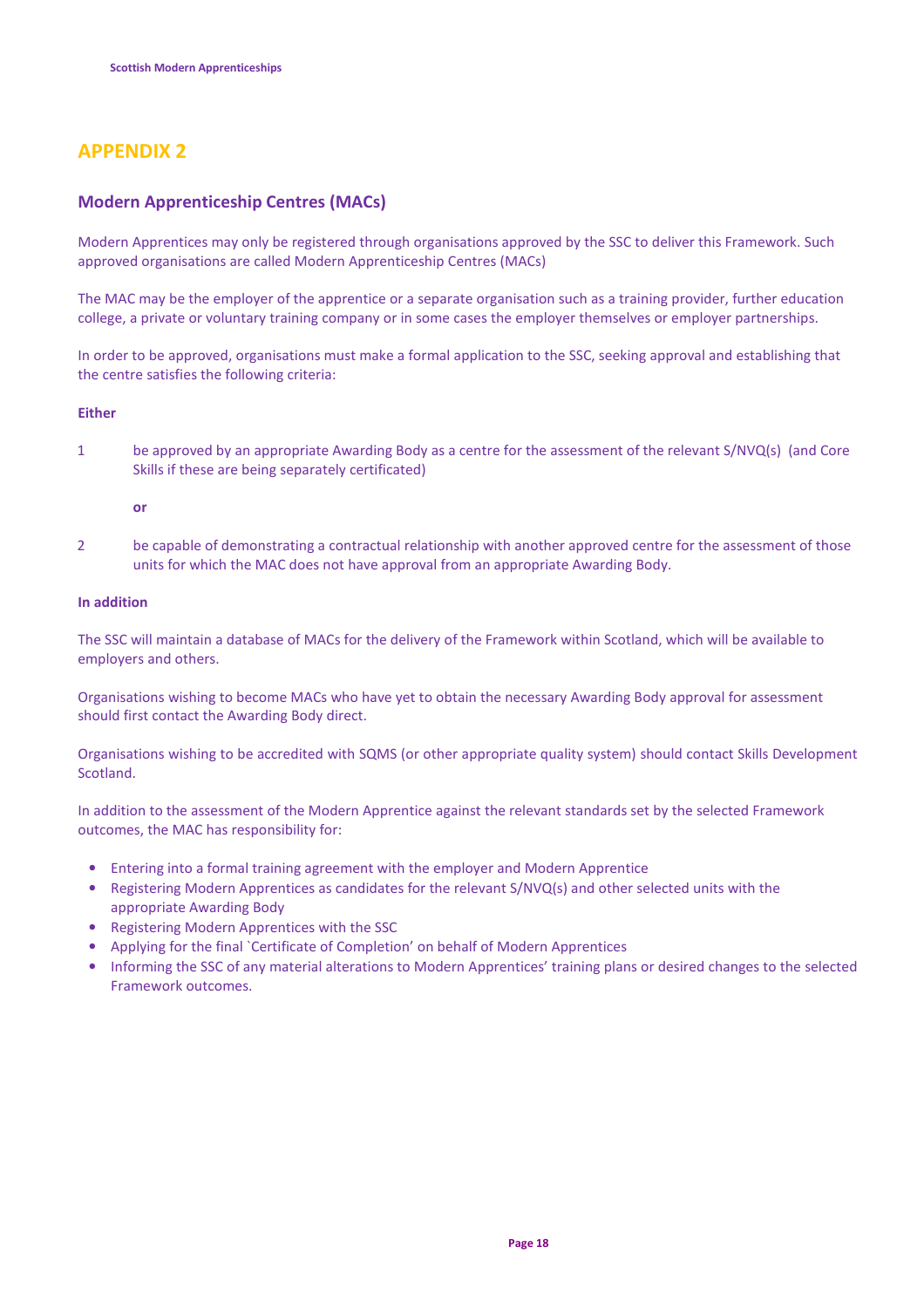## APPENDIX 3



#### MODERN APPRENTICESHIP SAMPLE TRAINING AGREEMENT

#### This Training Agreement is entered into by:

| <b>Name of Employer:</b>             |  |
|--------------------------------------|--|
| <b>Name of Modern Apprentice:</b>    |  |
| <b>Name of Modern Apprenticeship</b> |  |
| Centre:                              |  |

#### The **Employer's responsibilities** are to:

- 1 employ the modern apprentice subject to the employer's usual terms and conditions of employment;
- 2 provide the modern apprentice with the facilities, training and work place opportunities necessary to achieve the selected Framework outcomes specified in the apprentice's personal training plan;
- 3 pay the modern apprentice an agreed salary which reflects the obligations of the employer and the opportunities for the apprentice;
- 4 in the event of the employer becoming unable to retain the modern apprentice after completion of the apprenticeship, to use reasonable endeavours to secure employment elsewhere;
- 5 in the event of the apprenticeship being terminated prematurely by either the employer or modern apprentice for any reason other than dismissal for unsatisfactory performance or misconduct, to use reasonable endeavours to secure employment and continuation of this apprenticeship elsewhere;
- 6 operate a formal Health and Safety policy and undertake the necessary legal and contractual responsibilities for health and safety of the modern apprentice; and
- 7 operate an Equal Opportunities policy which meets all legal requirements.

#### The Modern Apprentice's responsibilities are to:

- 1 work for the employer in accordance with the agreed terms and conditions of employment;
- 2 undertake training, attend courses if required, keep records, and take assessments to be determined by the employer and/or Modern Apprenticeship Centre, and carry out such work as may be required in order to achieve the selected Framework outcomes specified in the apprentice's personal training plan;
- 3 be diligent, punctual, behave in a responsible manner and in accordance with the requirements of Health and Safety legislation relating to the apprentice's responsibilities as an individual; and
- 4 promote at all times the employer's best interests.

#### The Modern Apprenticeship Centre's responsibilities are to:

- 1 agree the content of the modern apprentice's personal training plan as confirming that the selected Framework outcomes and training plans meet the criteria of this modern apprenticeship
- 2 contract with the employer to provide the training and assessment necessary to enable the modern apprentice to achieve the selected Framework outcomes specified in the apprentice's personal training plan; and
- 3 use its best endeavours to ensure that the employer provides the modern apprentice with the facilities, training and work place opportunities necessary to achieve the selected Framework outcomes specified in the apprentice's personal training plan.

#### This agreement to be signed by all parties:

| Date: |
|-------|
|       |
| Date: |
|       |
| Date: |
|       |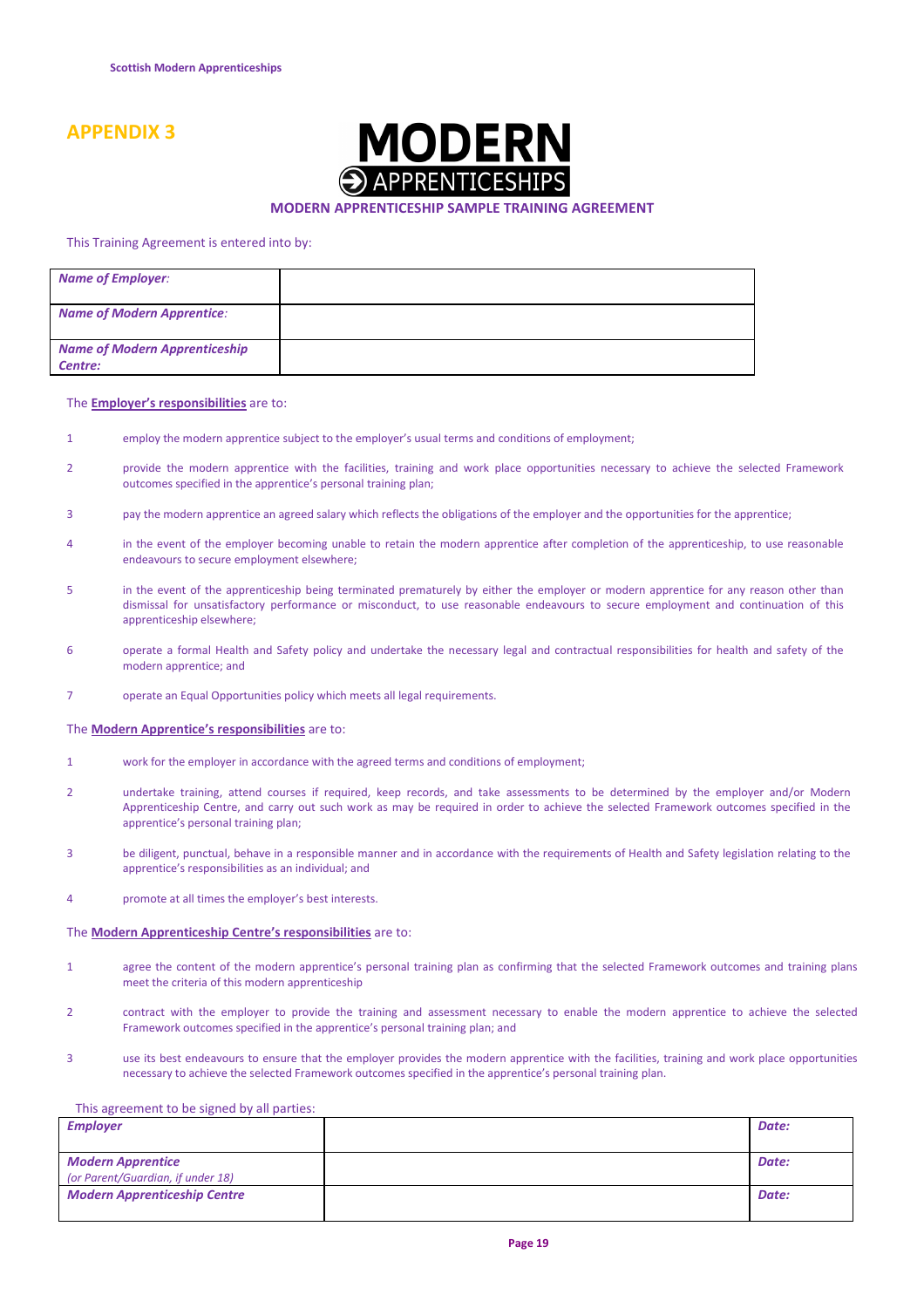

### MODERN APPRENTICESHIP TRAINING PLAN

|  | <b>The Modern Apprenticeship Centre</b> |  |
|--|-----------------------------------------|--|
|--|-----------------------------------------|--|

| Name:      |  |  |
|------------|--|--|
| Address:   |  |  |
|            |  |  |
|            |  |  |
| Telephone: |  |  |
| Contact:   |  |  |
|            |  |  |

### The Modern Apprentice

| Full name:     |  |
|----------------|--|
|                |  |
|                |  |
| Home address:  |  |
|                |  |
|                |  |
|                |  |
|                |  |
| Work address:  |  |
|                |  |
|                |  |
|                |  |
|                |  |
| Date of birth: |  |
|                |  |

### The Employer

| Name:      |  |
|------------|--|
| Address:   |  |
|            |  |
|            |  |
| Telephone: |  |
| Contact:   |  |

### SDS Office (if applicable)

| Name:      |  |
|------------|--|
| Address:   |  |
|            |  |
|            |  |
| Telephone: |  |
| Contact:   |  |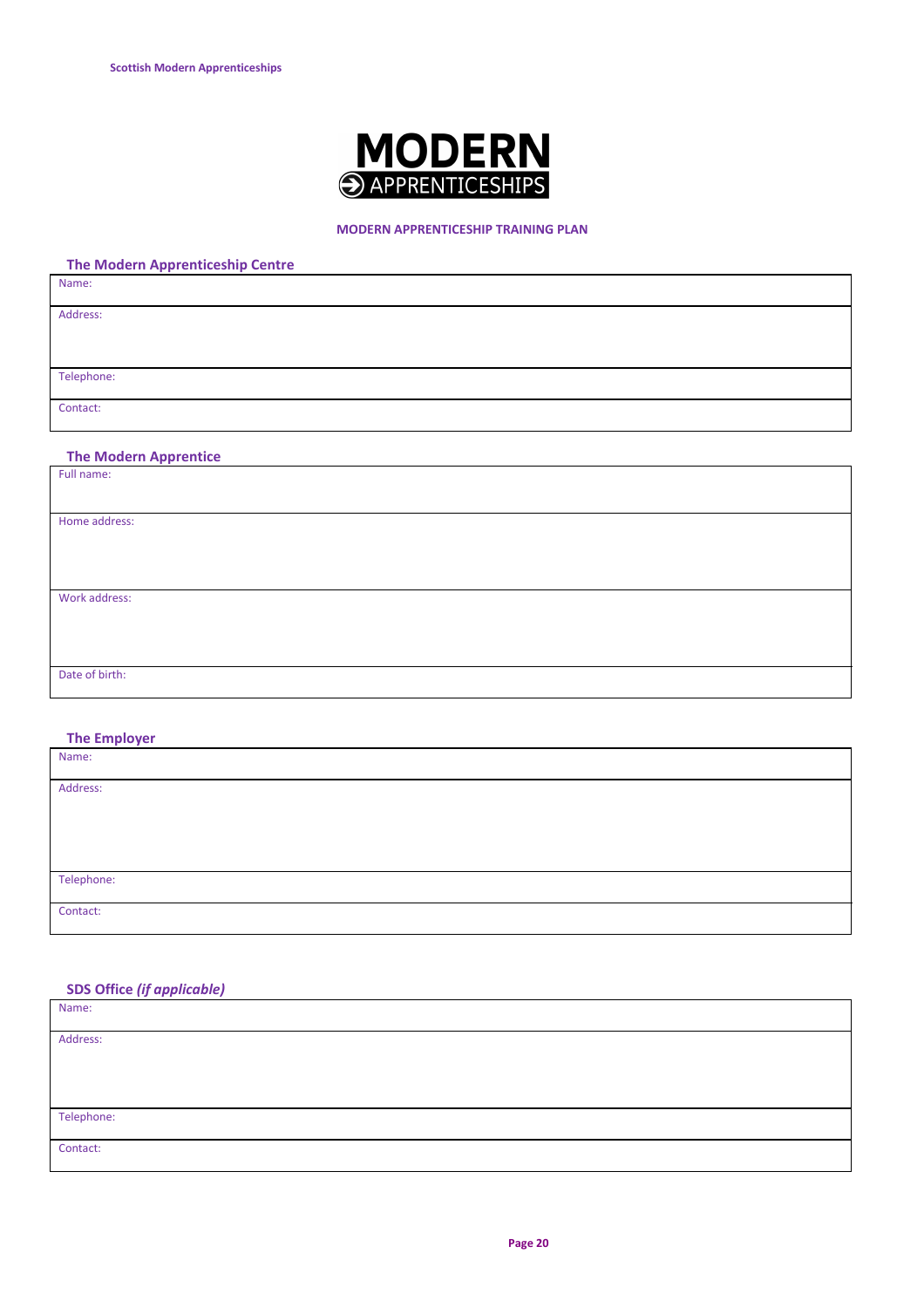### Framework selected outcomes Mandatory outcomes

| <b>SVQ/CBQ Level (please identify level)</b>                                        | <b>Tick units being</b> | <b>SCQF Level</b> | <b>SCQF Credit</b> |
|-------------------------------------------------------------------------------------|-------------------------|-------------------|--------------------|
| (List mandatory and optional units)                                                 | undertaken              |                   | <b>Points</b>      |
|                                                                                     |                         |                   |                    |
|                                                                                     |                         |                   |                    |
|                                                                                     |                         |                   |                    |
|                                                                                     |                         |                   |                    |
|                                                                                     |                         |                   |                    |
| <b>SVQ/CBQ level (please identify level)</b><br>(List mandatory and optional units) |                         |                   |                    |
|                                                                                     |                         |                   |                    |
|                                                                                     |                         |                   |                    |
|                                                                                     |                         |                   |                    |
|                                                                                     |                         |                   |                    |
|                                                                                     |                         |                   |                    |
|                                                                                     |                         |                   |                    |
|                                                                                     |                         |                   |                    |
| <b>Enhancements</b>                                                                 |                         |                   |                    |
|                                                                                     |                         |                   |                    |
|                                                                                     |                         |                   |                    |

| <b>Core Skills</b><br>(Include details of the minimum level required) |                        | Tick units being<br>undertaken | <b>SCQF Level</b> | <b>SCQF Credit</b><br>Points |
|-----------------------------------------------------------------------|------------------------|--------------------------------|-------------------|------------------------------|
|                                                                       | Communication          |                                |                   |                              |
| $\overline{\phantom{a}}$                                              | Working with others    |                                |                   |                              |
| 3                                                                     | Numeracy               |                                |                   |                              |
| $\overline{4}$                                                        | Information technology |                                |                   |                              |
| 5                                                                     | <b>Problem Solving</b> |                                |                   |                              |

### Optional outcomes

| <b>Additional units (if any)</b><br>These are optional and should reflect the individual training needs of the Apprentice | Tick units being<br>undertaken | <b>SCQF Level</b> | <b>SCQF Credit</b><br>Points |
|---------------------------------------------------------------------------------------------------------------------------|--------------------------------|-------------------|------------------------------|
| (specify unit)                                                                                                            |                                |                   |                              |
| (specify unit)                                                                                                            |                                |                   |                              |
| (specify unit)                                                                                                            |                                |                   |                              |
| (specify unit)                                                                                                            |                                |                   |                              |